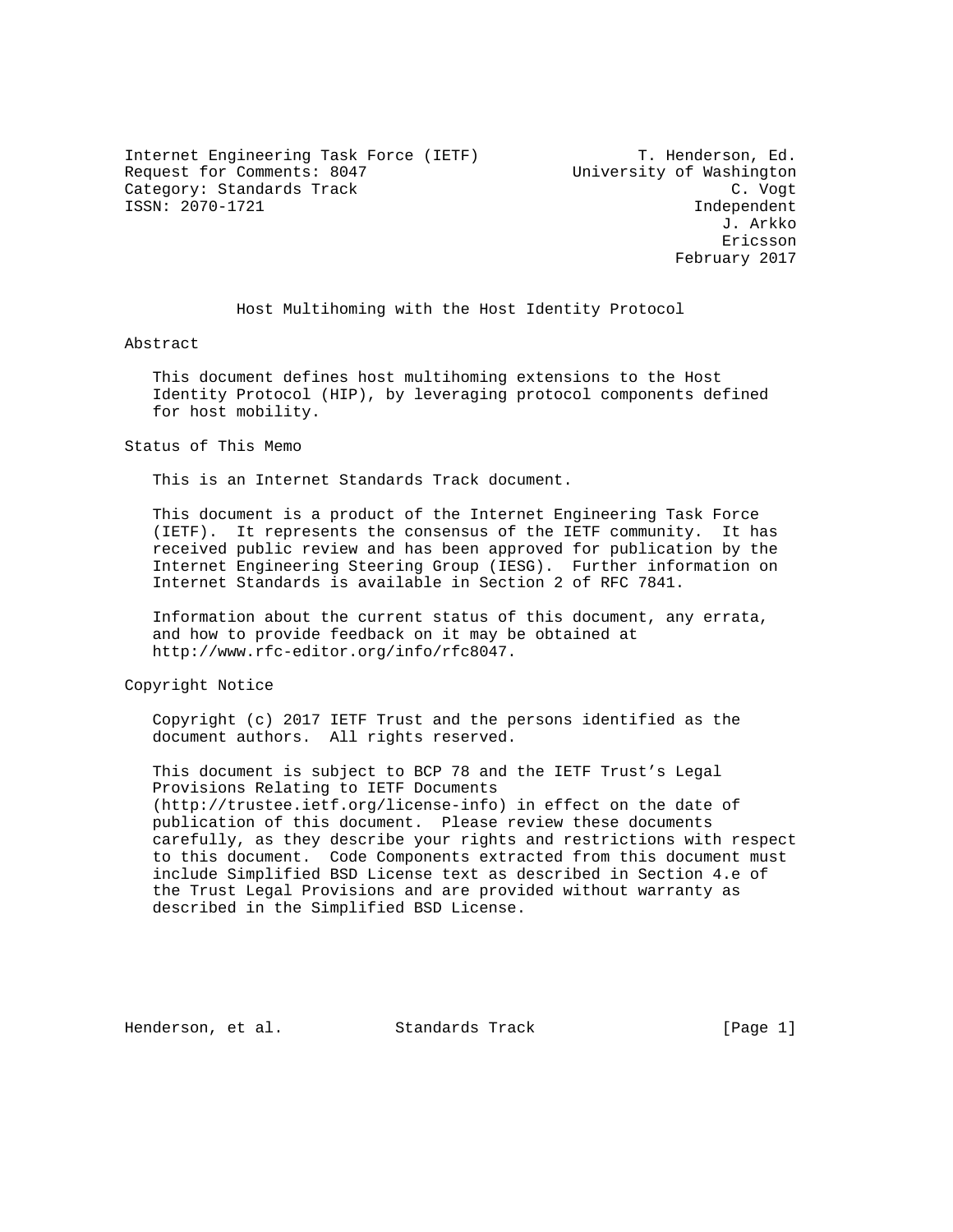Table of Contents

| $1$ .                                                                                                                                                                                                                                                   |  |  | $\mathcal{E}$  |
|---------------------------------------------------------------------------------------------------------------------------------------------------------------------------------------------------------------------------------------------------------|--|--|----------------|
| Terminology and Conventions<br>2.                                                                                                                                                                                                                       |  |  | $\overline{4}$ |
| 3.                                                                                                                                                                                                                                                      |  |  | $\overline{4}$ |
| 4 <sup>1</sup>                                                                                                                                                                                                                                          |  |  | $\overline{4}$ |
| 4.1.                                                                                                                                                                                                                                                    |  |  | 5              |
|                                                                                                                                                                                                                                                         |  |  | 6              |
| 4.2.1. Multiple Addresses                                                                                                                                                                                                                               |  |  | 6              |
| Multiple Security Associations<br>4.2.2.                                                                                                                                                                                                                |  |  | $\epsilon$     |
| 4.2.3. Host Multihoming for Fault Tolerance                                                                                                                                                                                                             |  |  | 7              |
| Host Multihoming for Load Balancing<br>4.2.4.                                                                                                                                                                                                           |  |  | $\mathsf{Q}$   |
|                                                                                                                                                                                                                                                         |  |  | 10             |
| 4.2.6. Dual-Host Multihoming                                                                                                                                                                                                                            |  |  | 10             |
| 4.2.7. Combined Mobility and Multihoming $\ldots$                                                                                                                                                                                                       |  |  | 11             |
| 4.2.8. Initiating the Protocol in R1, I2, or R2                                                                                                                                                                                                         |  |  | 11             |
| 4.2.9. Using LOCATOR_SETs across Addressing Realms                                                                                                                                                                                                      |  |  | 13             |
| 4.3. Interaction with Security Associations                                                                                                                                                                                                             |  |  | 13             |
|                                                                                                                                                                                                                                                         |  |  | 14             |
| 5.1. Sending LOCATOR_SETs                                                                                                                                                                                                                               |  |  | 14             |
| 5.2. Handling Received LOCATOR_SETs                                                                                                                                                                                                                     |  |  | 16             |
| 5.3. Verifying Address Reachability                                                                                                                                                                                                                     |  |  | 18             |
| 5.4. Changing the Preferred Locator                                                                                                                                                                                                                     |  |  | 18             |
|                                                                                                                                                                                                                                                         |  |  | 19             |
| 7.                                                                                                                                                                                                                                                      |  |  | 21             |
| Normative References<br>7.1.                                                                                                                                                                                                                            |  |  | 21             |
| 7.2. Informative References                                                                                                                                                                                                                             |  |  | 21             |
|                                                                                                                                                                                                                                                         |  |  | 22             |
| Authors' Addresses<br>$\mathbf{1}$ , and a set of the set of the set of the set of the set of the set of the set of the set of the set of the set of the set of the set of the set of the set of the set of the set of the set of the set of the set of |  |  | 22             |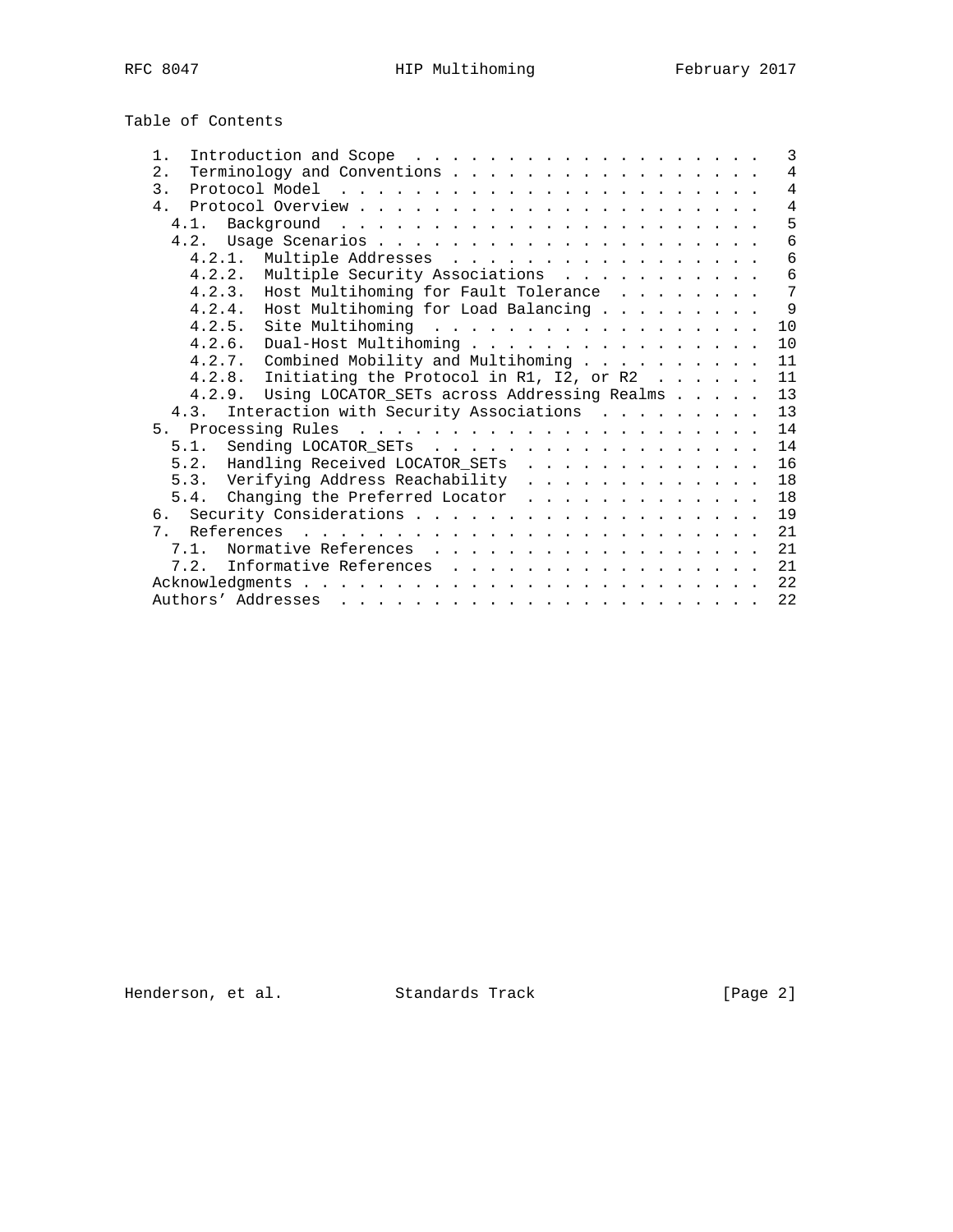### 1. Introduction and Scope

 The Host Identity Protocol (HIP) [RFC7401] supports an architecture that decouples the transport layer (TCP, UDP, etc.) from the internetworking layer (IPv4 and IPv6) by using public/private key pairs, instead of IP addresses, as host identities. When a host uses HIP, the overlying protocol sublayers (e.g., transport-layer sockets and Encapsulating Security Payload (ESP) Security Associations (SAs)) are instead bound to representations of these host identities, and the IP addresses are only used for packet forwarding. However, each host must also know at least one IP address at which its peers are reachable. Initially, these IP addresses are the ones used during the HIP base exchange.

 One consequence of such a decoupling is that new solutions to network-layer mobility and host multihoming are possible. Basic host mobility is defined in [RFC8046] and covers the case in which a host has a single address and changes its network point of attachment while desiring to preserve the HIP-enabled security association. Host multihoming is somewhat of a dual case to host mobility, in that, a host may simultaneously have more than one network point of attachment. There are potentially many variations of host multihoming possible. [RFC8046] specifies the format of the HIP parameter (LOCATOR\_SET parameter) used to convey IP addressing information between peers, the procedures for sending and processing this parameter to enable basic host mobility, and procedures for an address verification mechanism. The scope of this document encompasses messaging and elements of procedure for some basic host multihoming scenarios of interest.

 Another variation of multihoming that has been heavily studied is site multihoming. Solutions for host multihoming in multihomed IPv6 networks have been specified by the IETF shim6 working group. The Shim6 protocol [RFC5533] bears many architectural similarities to HIP, but there are differences in the security model and in the protocol.

 While HIP can potentially be used with transports other than the ESP transport format [RFC7402], this document largely assumes the use of ESP and leaves other transport formats for further study.

 Finally, making underlying IP multihoming transparent to the transport layer has implications on the proper response of transport congestion control, path MTU selection, and Quality of Service (QoS). Transport-layer mobility triggers, and the proper transport response to a HIP multihoming address change, are outside the scope of this document.

Henderson, et al. Standards Track [Page 3]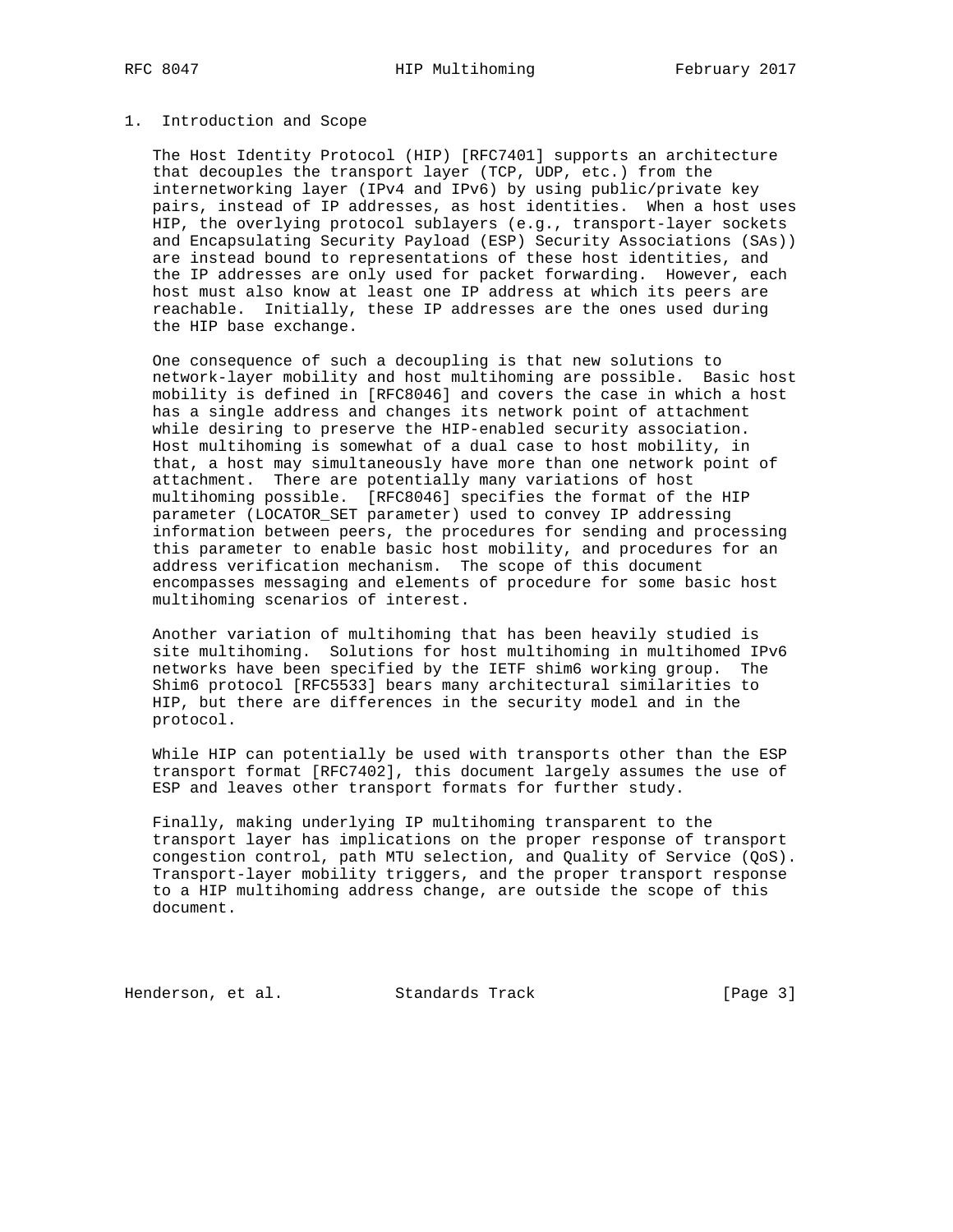This specification relies on implementing Sections 4 ("LOCATOR\_SET Parameter Format") and 5 ("Processing Rules") of [RFC8046] as a starting point for this implementation.

2. Terminology and Conventions

 The key words "MUST", "MUST NOT", "REQUIRED", "SHALL", "SHALL NOT", "SHOULD", "SHOULD NOT", "RECOMMENDED", "MAY", and "OPTIONAL" in this document are to be interpreted as described in RFC 2119 [RFC2119].

 The following terms used in this document are defined in [RFC8046]: LOCATOR\_SET, Locator, locator, Address, preferred locator, and Credit-Based Authorization.

3. Protocol Model

 The protocol model for HIP support of host multihoming extends the model for host mobility described in Section 3 of [RFC8046]. This section only highlights the differences.

 In host multihoming, a host has multiple locators simultaneously rather than sequentially, as in the case of mobility. By using the LOCATOR\_SET parameter defined in [RFC8046], a host can inform its peers of additional (multiple) locators at which it can be reached. When multiple locators are available and announced to the peer, a host can designate a particular locator as a "preferred" locator, meaning that the host prefers that its peer send packets to the designated address before trying an alternative address. Although this document defines a basic mechanism for multihoming, it does not define all possible policies and procedures, such as which locators to choose when more than one is available, the operation of simultaneous mobility and multihoming, source address selection policies (beyond those specified in [RFC6724]), and the implications of multihoming on transport protocols.

4. Protocol Overview

 In this section, we briefly introduce a number of usage scenarios for HIP multihoming. These scenarios assume that HIP is being used with the ESP transport [RFC7402], although other scenarios may be defined in the future. To understand these usage scenarios, the reader should be at least minimally familiar with the HIP protocol specification [RFC7401], the use of the ESP transport format [RFC7402], and the HIP mobility specification [RFC8046]. However, for the (relatively) uninitiated reader, it is most important to keep in mind that in HIP, the actual payload traffic is protected with ESP, and that the ESP Security Parameter Index (SPI) acts as an index to the right host-to-host context.

Henderson, et al. Standards Track [Page 4]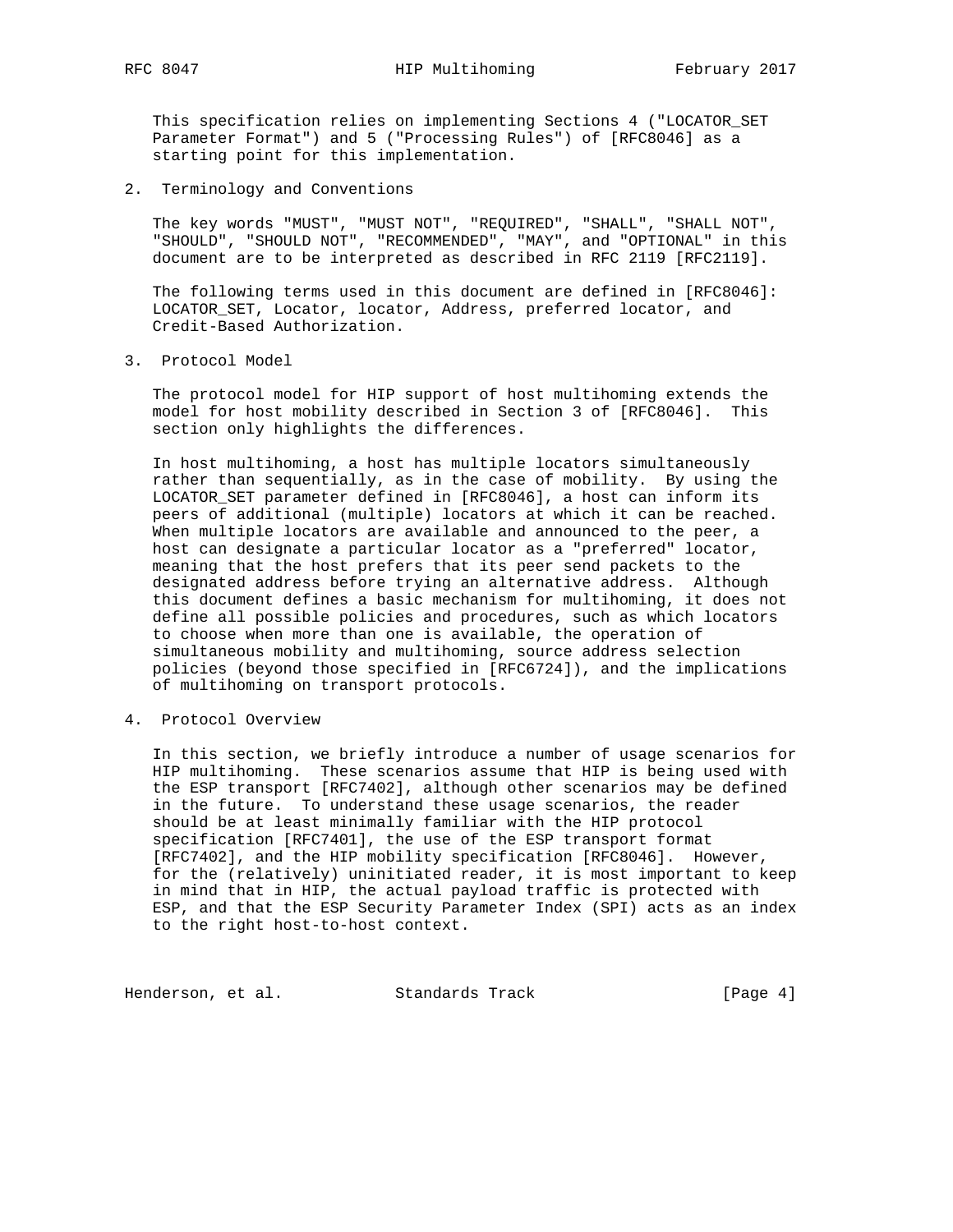## 4.1. Background

 The multihoming scenarios can be explained in contrast to the non-multihoming case described in the base protocol specification [RFC7401]. We review the pertinent details here. In the base specification, when used with the ESP transport format, the HIP base exchange will set up a single SA in each direction. The IP addresses associated with the SAs are the same as those used to convey the HIP packets. For data traffic, a security policy database (SPD) and security association database (SAD) will likely exist, following the IPsec architecture. One distinction between HIP and IPsec, however, is that the host IDs, and not the IP addresses, are conceptually used as selectors in the SPD. In the outbound direction, as a result of SPD processing, when an outbound SA is selected, the correct IP destination address for the peer must also be assigned. Therefore, outbound SAs are conceptually associated with the peer IP address that must be used as the destination IP address below the HIP layer. In the inbound direction, the IP addresses may be used as selectors in the SAD to look up the SA, but they are not strictly required; the ESP SPI may be used alone. To summarize, in the non-multihoming case, there is only one source IP address, one destination IP address, one inbound SA, and one outbound SA.

 The HIP readdressing protocol [RFC8046] is an asymmetric protocol in which a mobile or multihomed host informs a peer host about changes of IP addresses on affected SPIs. IP address and ESP SPI information is carried in Locator fields in a HIP parameter called a LOCATOR\_SET. The HIP mobility specification [RFC8046] describes how the LOCATOR\_SET is carried in a HIP UPDATE packet.

 To summarize the mobility elements of procedure, as background for multihoming, the basic idea of host mobility is to communicate a local IP address change to the peer when active HIP-maintained SAs are in use. To do so, the IP address must be conveyed, any association between the IP address and an inbound SA (via the SPI index) may be conveyed, and protection against flooding attacks must be ensured. The association of an IP address with an SPI is performed by a Locator Type of "1", which is a concatenation of an ESP SPI with an IP address.

 An address verification method is specified in [RFC8046]. It is expected that addresses learned in multihoming scenarios also are subject to the same verification rules. At times, the scenarios describe addresses as being in either an ACTIVE, VERIFIED, or DEPRECATED state. From the perspective of a host, newly learned addresses of the peer must be verified before put into active

Henderson, et al. Standards Track [Page 5]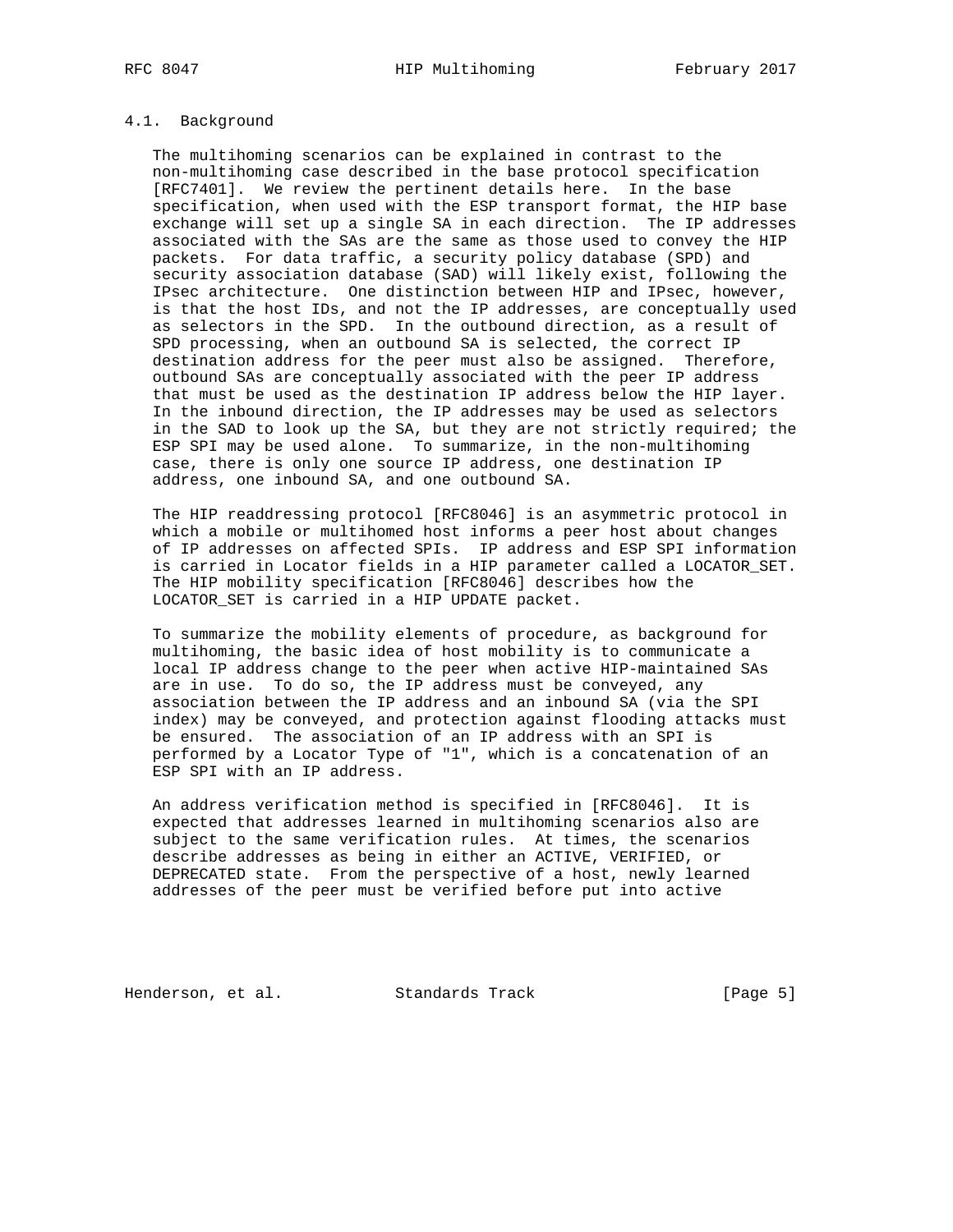service, and addresses removed by the peer are put into a deprecated state. Under limited conditions described in [RFC8046], an UNVERIFIED address may be used.

 With this background, we next describe an additional protocol to facilitate scenarios in which one or both hosts have multiple IP addresses available. Increasingly, this is the common case with network-connected hosts on the Internet.

### 4.2. Usage Scenarios

### 4.2.1. Multiple Addresses

 Hosts may have multiple IP addresses within different address families (IPv4 and IPv6) and scopes available to support HIP messaging and HIP-enabled SAs. The multiple addresses may be on a single network interface or multiple network interfaces. It is outside of the scope of this document to specify how a host decides which of possibly multiple addresses may be used to support a HIP association. Some IP addresses may be held back from usage due to privacy, security, or cost considerations.

 When multiple IP addresses are shared with a peer, the procedures described in the HIP mobility specification [RFC8046] allow for a host to set a preferred locator ("P") bit, requesting that one of the multiple addresses be preferred for control- or data-plane traffic. It is also permitted to leave the preferred bit unset for all addresses, allowing the peer to make address selection decisions.

 Hosts that use link-local addresses as source addresses in their HIP handshakes may not be reachable by a mobile peer. Such hosts SHOULD provide a globally routable address either in the initial handshake or via the LOCATOR\_SET parameter.

 To support mobility, as described in the HIP mobility specification [RFC8046], the LOCATOR\_SET may be sent in a HIP UPDATE packet. To support multihoming, the LOCATOR\_SET may also be sent in R1, I2, or R2 packets defined in the HIP protocol specification [RFC7401]. The reason to consider sending LOCATOR\_SET parameters in base exchange packets is to convey all usable addresses for fault-tolerance or load-balancing considerations.

#### 4.2.2. Multiple Security Associations

 When multiple addresses are available between peer hosts, a question that arises is whether to use one or multiple SAs. The intent of this specification is to support different use cases but to leave the policy decision to the hosts.

Henderson, et al. Standards Track [Page 6]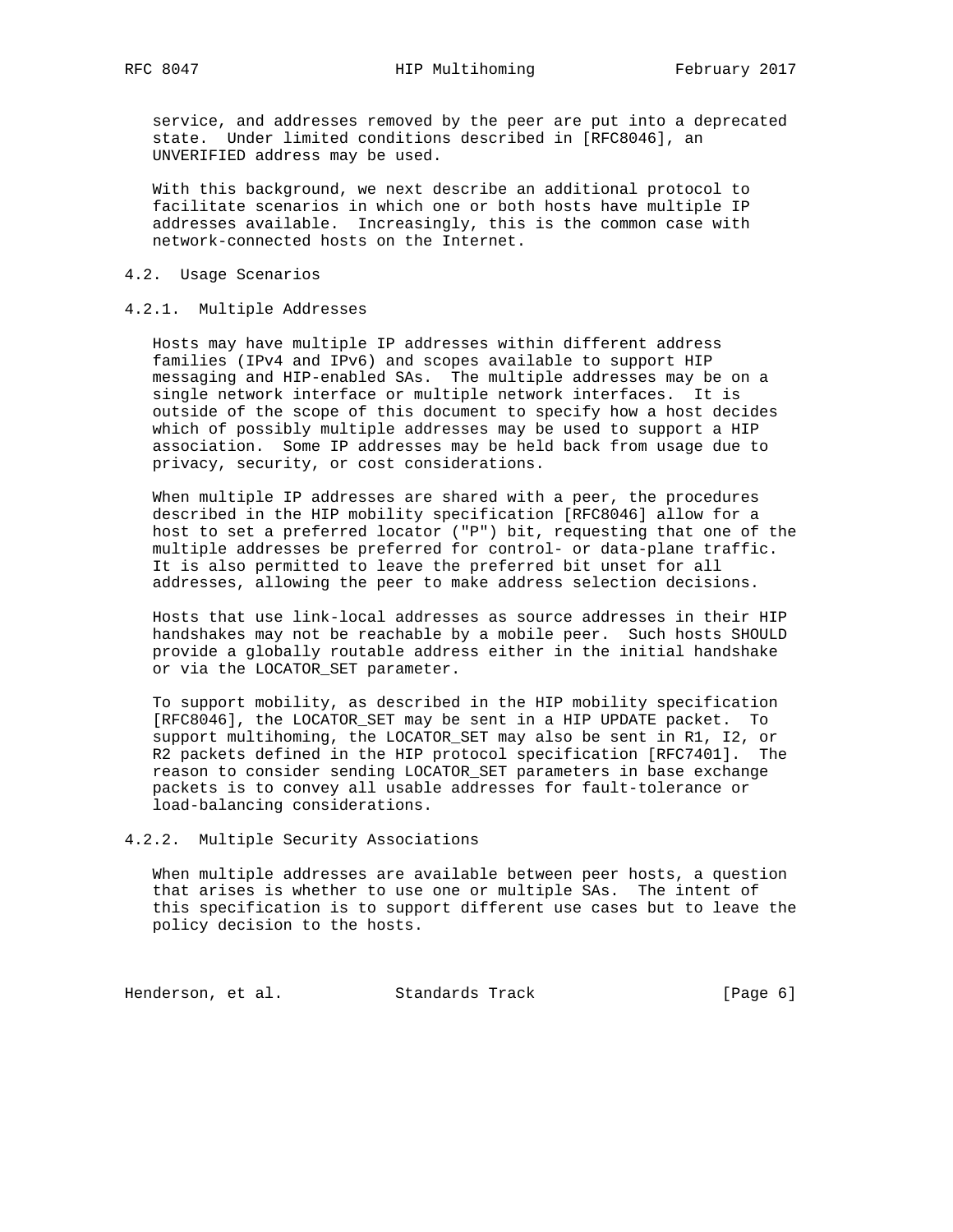When one host has n addresses and the other host has m addresses, it is possible to set up as many as (n \* m) SAs in each direction. In such a case, every combination of source and destination IP addresses would have a unique SA, and the possibility of the reordering of datagrams on each SA will be lessened (ESP SAs may have an anti replay window [RFC4303] sensitive to reordering). However, the downside to creating a mesh of SAs is the signaling overhead required (for exchanging UPDATE messages conveying ESP\_INFO parameters) and the state maintenance required in the SPD/SAD.

 For load balancing, when multiple paths are to be used in parallel, it may make sense to create different SAs for different paths. In this use case, while a full mesh of  $2 * (n * m)$  SAs may not be required, it may be beneficial to create one SA pair per load balanced path to avoid anti-replay window issues.

 For fault tolerance, it is more likely that a single SA and multiple IP addresses associated with that SA can be used, and the alternative addresses can be used only upon failure detection of the addresses in use. Techniques for path failure detection are outside the scope of this specification. An implementation may use ICMP interactions, reachability checks, or other means to detect the failure of a locator.

 In summary, whether and how a host decides to leverage additional addresses in a load-balancing or fault-tolerant manner is outside the scope of the specification (although the academic literature on multipath TCP schedulers may provide guidance on how to design such a policy). However, in general, this document recommends that for fault tolerance, it is likely sufficient to use a single SA pair for all addresses, and for load balancing, to support a different SA pair for all active paths being balanced across.

4.2.3. Host Multihoming for Fault Tolerance

 A (mobile or stationary) host may have more than one interface or global address. The host may choose to notify the peer host of the additional interface or address by using the LOCATOR\_SET parameter. The LOCATOR\_SET parameter may be included in an I2, R1, or R2 packet, or it may be conveyed, after the base exchange completes in an UPDATE packet.

When more than one locator is provided to the peer host, the host MAY indicate which locator is preferred (the locator on which the host prefers to receive traffic). By default, the address that a host uses in the base exchange is its preferred locator (for the address

Henderson, et al. Standards Track [Page 7]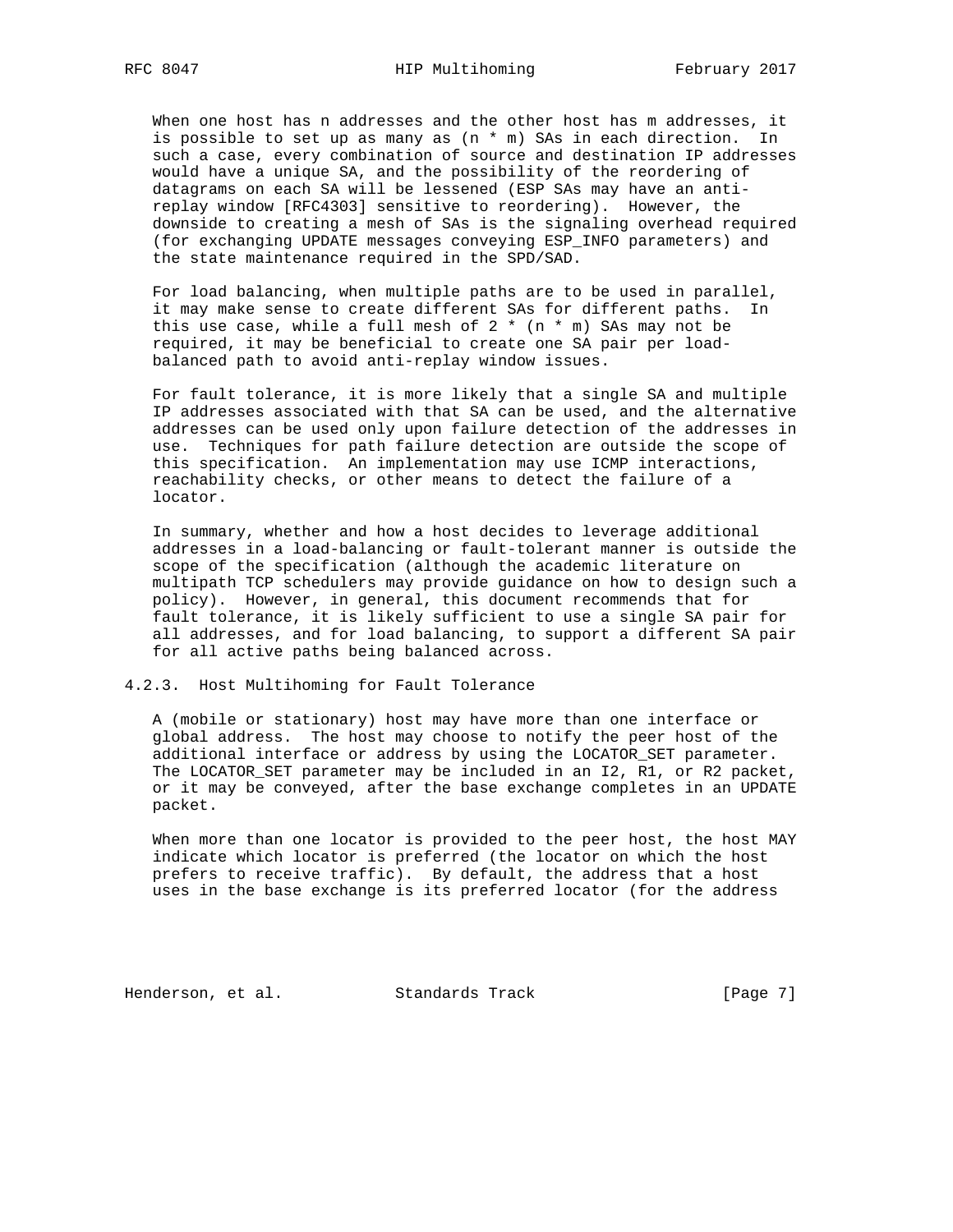family and address scope in use during the base exchange) until indicated otherwise. It may be the case that the host does not express any preferred locators.

 In the multihoming case, the sender may also have multiple valid locators from which to source traffic. In practice, a HIP association in a multihoming configuration may have both a preferred peer locator and a preferred local locator. The host should try to use the peer's preferred locator unless policy or other circumstances prevent such usage. A preferred local locator may be overridden if source address selection rules on the destination address (peer's preferred locator) suggest the use of a different source address.

 Although the protocol may allow for configurations in which there is an asymmetric number of SAs between the hosts (e.g., one host has two interfaces and two inbound SAs, while the peer has one interface and one inbound SA), it is suggested that inbound and outbound SAs be created pairwise between hosts. When an ESP\_INFO arrives to rekey a particular outbound SA, the corresponding inbound SA should also be rekeyed at that time. Section 4.3 discusses the interaction between addresses and security associations in more detail.

 Consider the case of two hosts, one single-homed and one multihomed. The multihomed host may decide to inform the single-homed host about its other address(es). It may choose to do so as follows.

 If the multihomed host wishes to convey the additional address(es) for fault tolerance, it should include all of its addresses in Locator fields, indicating the Traffic Type, Locator Type, and whether the locator is a preferred locator. If it wishes to bind any particular address to an existing SPI, it may do so by using a Locator Type of "1" as specified in the HIP mobility specification [RFC8046]. It does not need to rekey the existing SA or request additional SAs at this time.

 Figure 1 illustrates this scenario. Note that the conventions for message parameter notations in figures (use of parentheses and brackets) is defined in Section 2.2 of [RFC7401].

Multihomed Host Peer Host

 UPDATE(LOCATOR\_SET, SEQ) -----------------------------------> UPDATE(ACK) <-----------------------------------

Figure 1: Basic Multihoming Scenario

Henderson, et al. Standards Track [Page 8]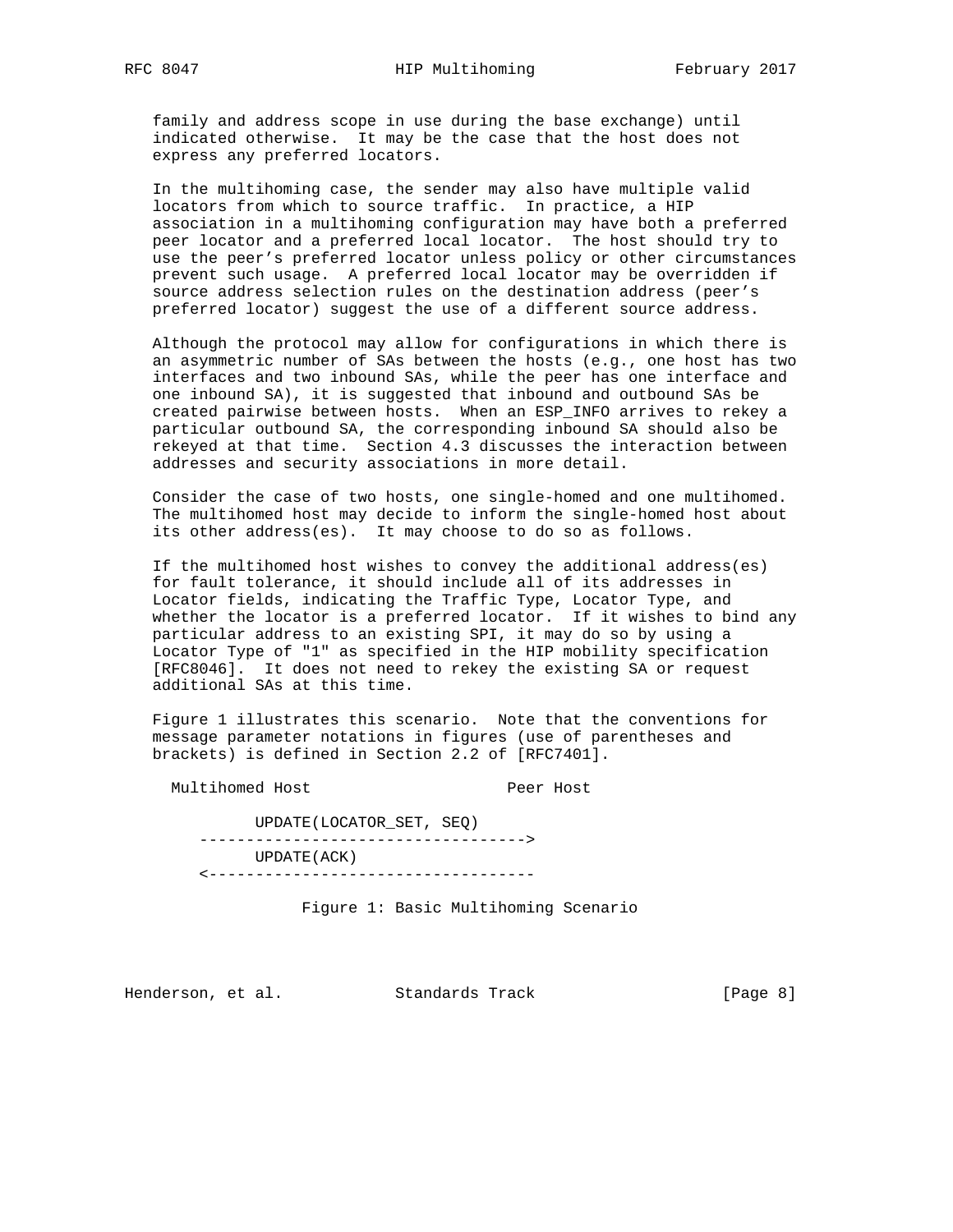In this scenario, the peer host associates the multiple addresses with the SA pair between it and the multihomed host. It may also undergo address verification procedures to transition the addresses to ACTIVE state. For inbound data traffic, it may choose to use the addresses along with the SPI as selectors. For outbound data traffic, it must choose among the available addresses of the multihomed host, considering the state of address verification [RFC8046] of each address, and also considering available information about whether an address is in a working state.

### 4.2.4. Host Multihoming for Load Balancing

 A multihomed host may decide to set up new SA pairs corresponding to new addresses, for the purpose of load balancing. The decision to load balance and the mechanism for splitting load across multiple SAs is out of scope of this document. The scenario can be supported by sending the LOCATOR\_SET parameter with one or more ESP\_INFO parameters to initiate new ESP SAs. To do this, the multihomed host sends a LOCATOR\_SET with an ESP\_INFO, indicating the request for a new SA by setting the OLD SPI value to zero and the NEW SPI value to the newly created incoming SPI. A Locator Type of "1" is used to associate the new address with the new SPI. The LOCATOR\_SET parameter also contains a second Type "1" Locator, that of the original address and SPI. To simplify parameter processing and avoid explicit protocol extensions to remove locators, each LOCATOR\_SET parameter MUST list all locators in use on a connection (a complete listing of inbound locators and SPIs for the host). The multihomed host waits for a corresponding ESP\_INFO (new outbound SA) from the peer and an ACK of its own UPDATE. As in the mobility case, the peer host must perform an address verification before actively using the new address.

Figure 2 illustrates this scenario.

Multihomed Host Peer Host

 UPDATE(ESP\_INFO, LOCATOR\_SET, SEQ, [DIFFIE\_HELLMAN]) -----------------------------------> UPDATE(ESP\_INFO, SEQ, ACK, [DIFFIE\_HELLMAN,] ECHO\_REQUEST) <----------------------------------- UPDATE(ACK, ECHO\_RESPONSE) ----------------------------------->

Figure 2: Host Multihoming for Load Balancing

 In multihoming scenarios, it is important that hosts receiving UPDATEs associate them correctly with the destination address used in the packet carrying the UPDATE. When processing inbound LOCATOR\_SETs

Henderson, et al. Standards Track [Page 9]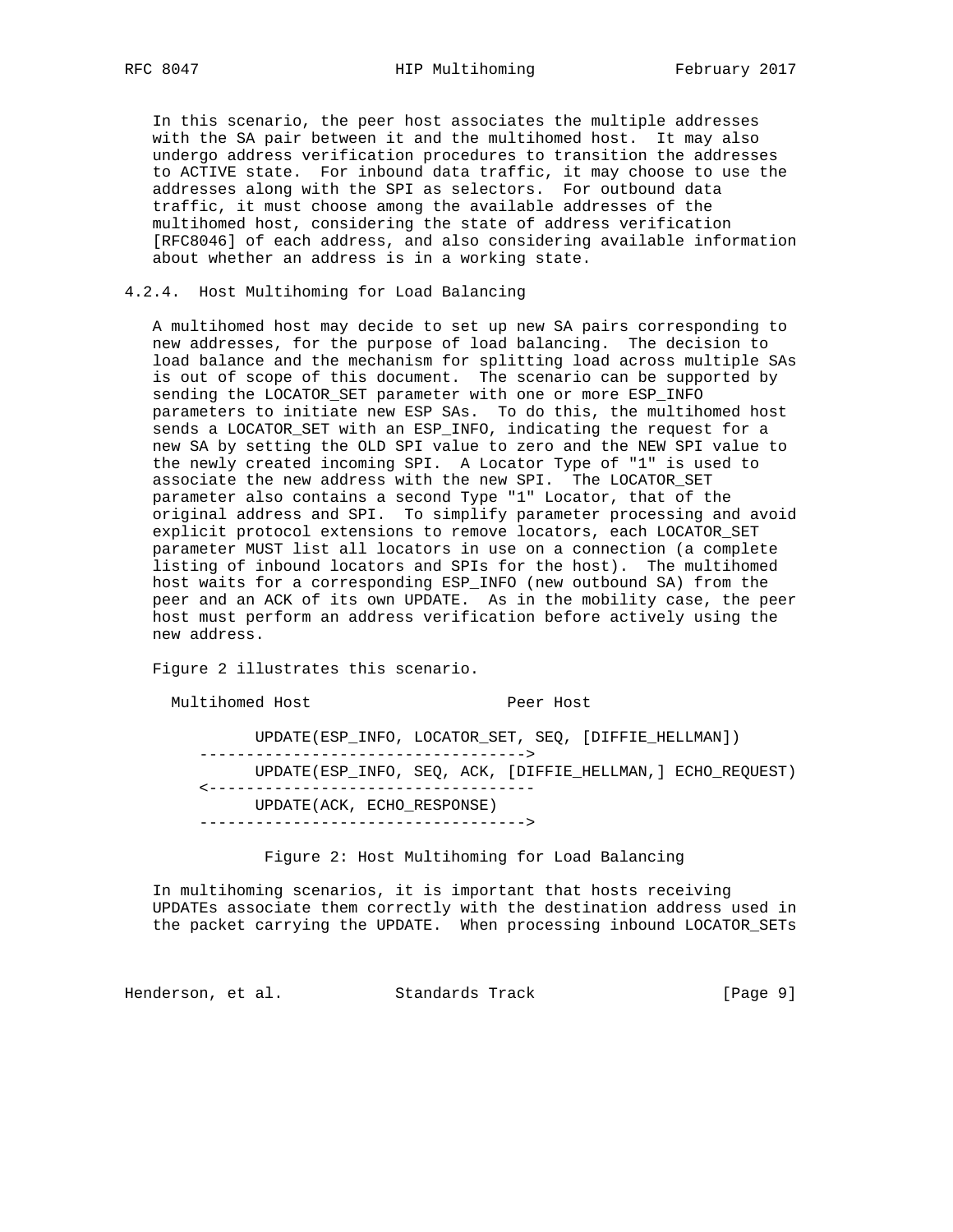that establish new security associations on an interface with multiple addresses, a host uses the destination address of the UPDATE containing the LOCATOR\_SET as the local address to which the LOCATOR\_SET plus ESP\_INFO is targeted. This is because hosts may send UPDATEs with the same (locator) IP address to different peer addresses -- this has the effect of creating multiple inbound SAs implicitly affiliated with different peer source addresses.

### 4.2.5. Site Multihoming

 A host may have an interface that has multiple globally routable IP addresses. Such a situation may be a result of the site having multiple upper Internet Service Providers, or just because the site provides all hosts with both IPv4 and IPv6 addresses. The host should stay reachable at all or any subset of the currently available global routable addresses, independent of how they are provided.

 This case is handled the same as if there were different IP addresses, described above in Sections 4.2.3 and 4.2.4. Note that a single interface may have addresses corresponding to site multihoming while the host itself may also have multiple network interfaces.

 Note that a host may be multihomed and mobile simultaneously, and that a multihomed host may want to protect the location of some of its interfaces while revealing the real IP address of some others.

 This document does not present additional site multihoming extensions to HIP; such extensions are for further study.

### 4.2.6. Dual-Host Multihoming

 Consider the case in which both hosts are multihomed and would like to notify the peer of an additional address after the base exchange completes. It may be the case that both hosts choose to simply announce the second address in a LOCATOR\_SET parameter using an UPDATE message exchange. It may also be the case that one or both hosts decide to ask for new SA pairs to be created using the newly announced address. In the case that both hosts request this, the result will be a full mesh of SAs as depicted in Figure 3. In such a scenario, consider that host1, which used address addr1a in the base exchange to set up SPI1a and SPI2a, wants to add address addr1b. It would send an UPDATE with LOCATOR\_SET (containing the address addr1b) to host2, using destination address addr2a, and a new ESP\_INFO, and a new set of SPIs would be added between hosts 1 and 2 (call them SPI1b and SPI2b; not shown in the figure). Next, consider host2 deciding to add addr2b to the relationship. Host2 must select one of host1's addresses towards which to initiate an UPDATE. It may choose to initiate an UPDATE to addr1a, addr1b, or both. If it chooses to send

Henderson, et al. Standards Track [Page 10]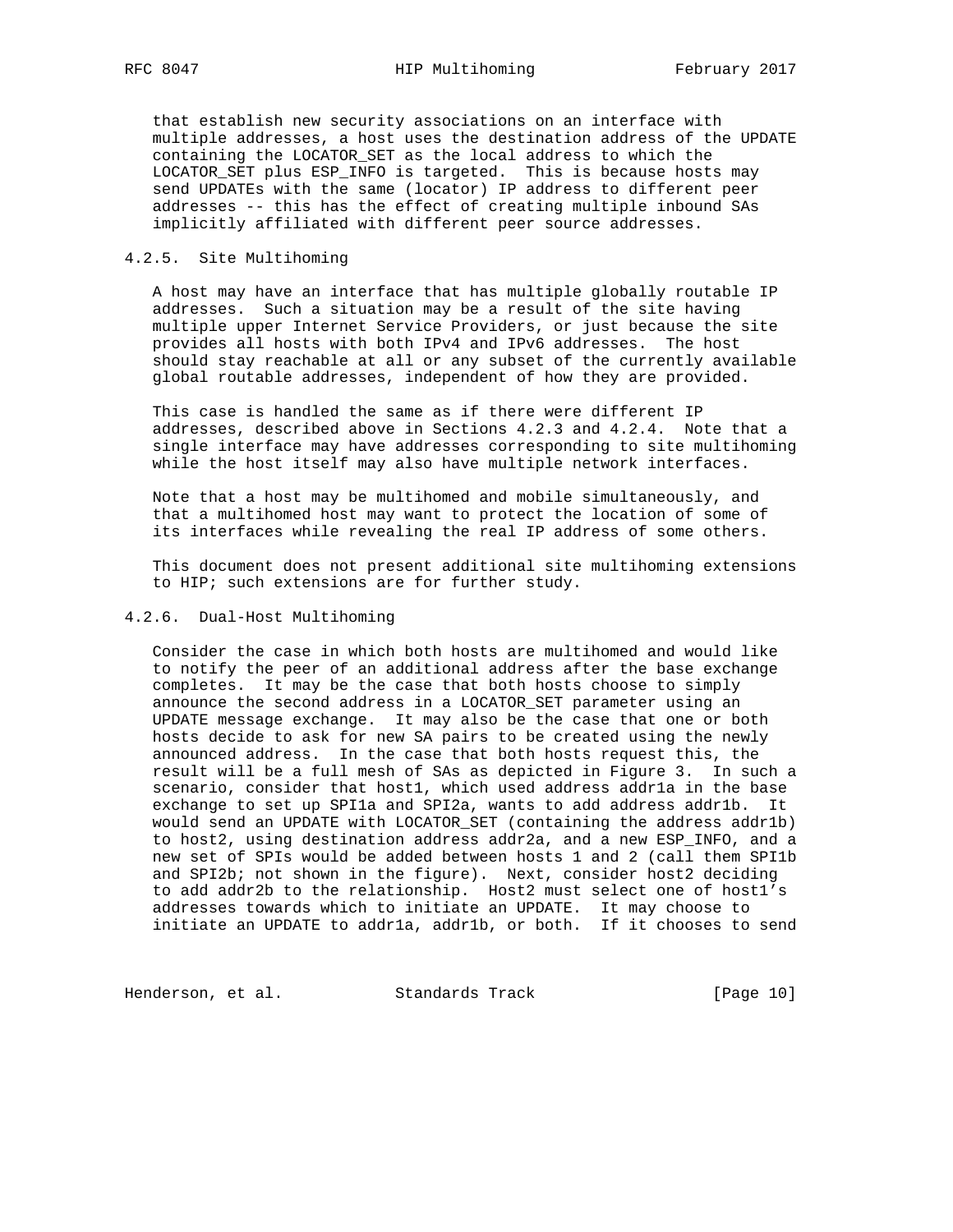to both, then a full mesh (four SA pairs) of SAs would exist between the two hosts. This is the most general case; the protocol is flexible enough to accommodate this choice.

 -<- SPI1a -- -- SPI2a ->-  $\texttt{host1}~<~\texttt{3}~\texttt{3}~\texttt{3}~\texttt{4}~\texttt{4}~\texttt{4}~\texttt{4}~\texttt{4}~\texttt{4}~\texttt{4}~\texttt{4}~\texttt{4}~\texttt{4}~\texttt{4}~\texttt{4}~\texttt{4}~\texttt{4}~\texttt{4}~\texttt{4}~\texttt{4}~\texttt{4}~\texttt{4}~\texttt{4}~\texttt{4}~\texttt{4}~\texttt{4}~\texttt{4}~\texttt{4}~\texttt{4}~\texttt{4}~$  ->- SPI2a -- -- SPI1a -< addr1b <---> addr2a (second SA pair) addr1a <---> addr2b (third SA pair) addr1b <---> addr2b (fourth SA pair)

 Figure 3: Dual-Multihoming Case in which Each Host Uses LOCATOR\_SET to Add a Second Address

### 4.2.7. Combined Mobility and Multihoming

 Mobile hosts may be simultaneously mobile and multihomed, i.e., have multiple mobile interfaces. Furthermore, if the interfaces use different access technologies, it is fairly likely that one of the interfaces may appear stable (retain its current IP address) while some others may experience mobility (undergo IP address change).

 The use of LOCATOR\_SET plus ESP\_INFO should be flexible enough to handle most such scenarios, although more complicated scenarios have not been studied so far.

# 4.2.8. Initiating the Protocol in R1, I2, or R2

 A Responder host MAY include a LOCATOR\_SET parameter in the R1 packet that it sends to the Initiator. This parameter MUST be protected by the R1 signature. If the R1 packet contains LOCATOR\_SET parameters with a new preferred locator, the Initiator SHOULD directly set the new preferred locator to status ACTIVE without performing address verification first, and it MUST send the I2 packet to the new preferred locator. The I1 destination address and the new preferred locator may be identical. All new non-preferred locators must still undergo address verification once the base exchange completes. It is also possible for the host to send the LOCATOR\_SET without any preferred bits set, in which case the exchange will continue as normal and the newly learned addresses will be in an UNVERIFIED state at the initiator.

Henderson, et al. Standards Track [Page 11]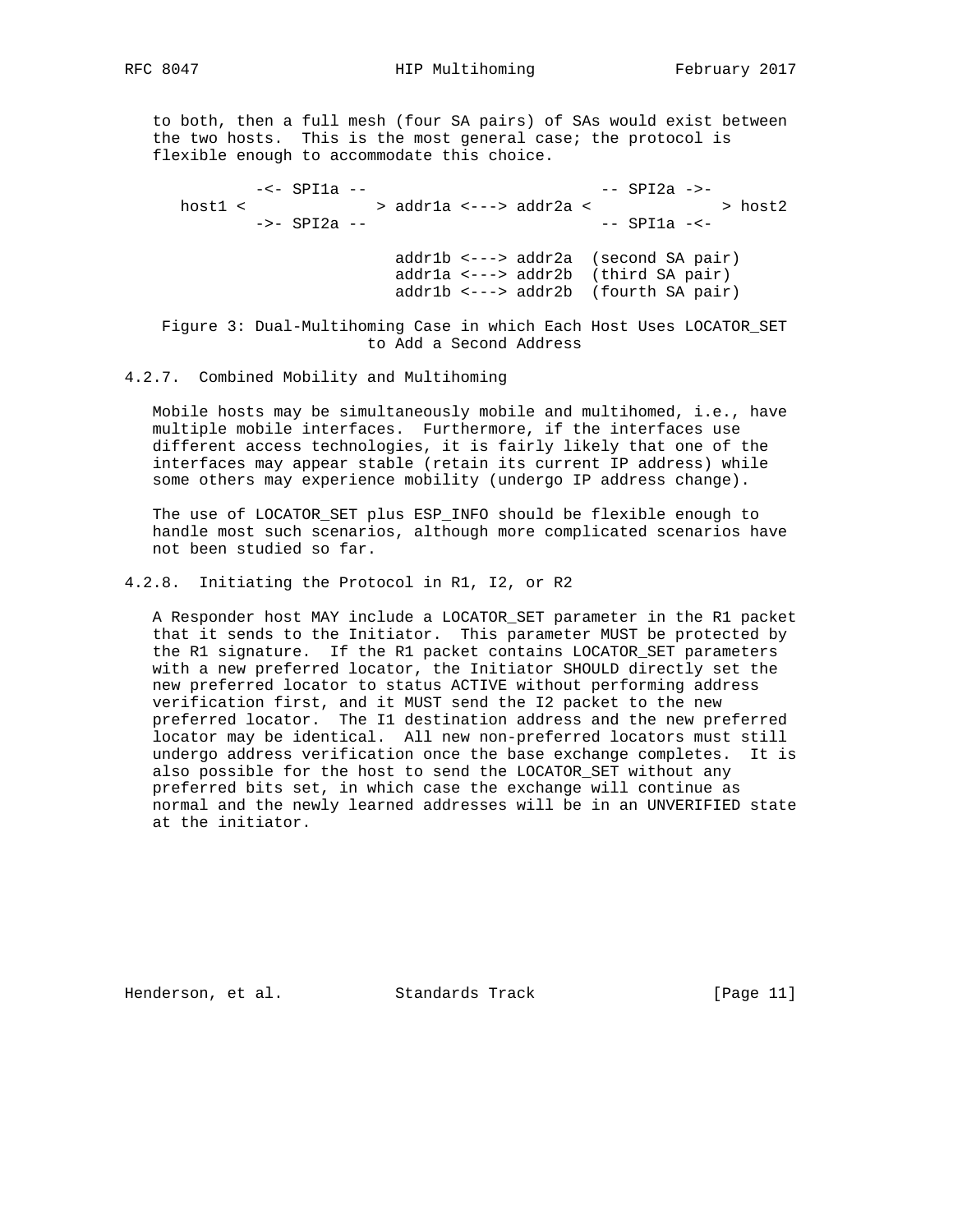Initiator Responder

R1 with LOCATOR\_SET

<-----------------------------------

 record additional addresses change Responder address

 I2 sent to newly indicated preferred address ----------------------------------->

(process normally)

R<sub>2</sub> <-----------------------------------

(process normally, later verification of non-preferred locators)

Figure 4: LOCATOR\_SET Inclusion in R1

An Initiator MAY include one or more LOCATOR SET parameters in the I2 packet, independent of whether or not there was a LOCATOR\_SET parameter in the R1. These parameters MUST be protected by the I2 signature. Even if the I2 packet contains LOCATOR\_SET parameters, the Responder MUST still send the R2 packet to the source address of the I2. The new preferred locator, if set, SHOULD be identical to the I2 source address. If the I2 packet contains LOCATOR\_SET parameters, all new locators must undergo address verification as usual, and the ESP traffic that subsequently follows should use the preferred locator.

Initiator Responder

I2 with LOCATOR\_SET

----------------------------------->

 (process normally) record additional addresses R2 sent to source address of I2

<-----------------------------------

(process normally)

Figure 5: LOCATOR\_SET Inclusion in I2

 The I1 and I2 may be arriving from different source addresses if the LOCATOR\_SET parameter is present in R1. In this case, implementations simultaneously using multiple pre-created R1s, indexed by Initiator IP addresses, may inadvertently fail the puzzle solution of I2 packets due to a perceived puzzle mismatch. See, for instance, the example in Appendix A of [RFC7401]. As a solution, the Responder's puzzle indexing mechanism must be flexible enough to accommodate the situation when R1 includes a LOCATOR\_SET parameter.

Henderson, et al. Standards Track [Page 12]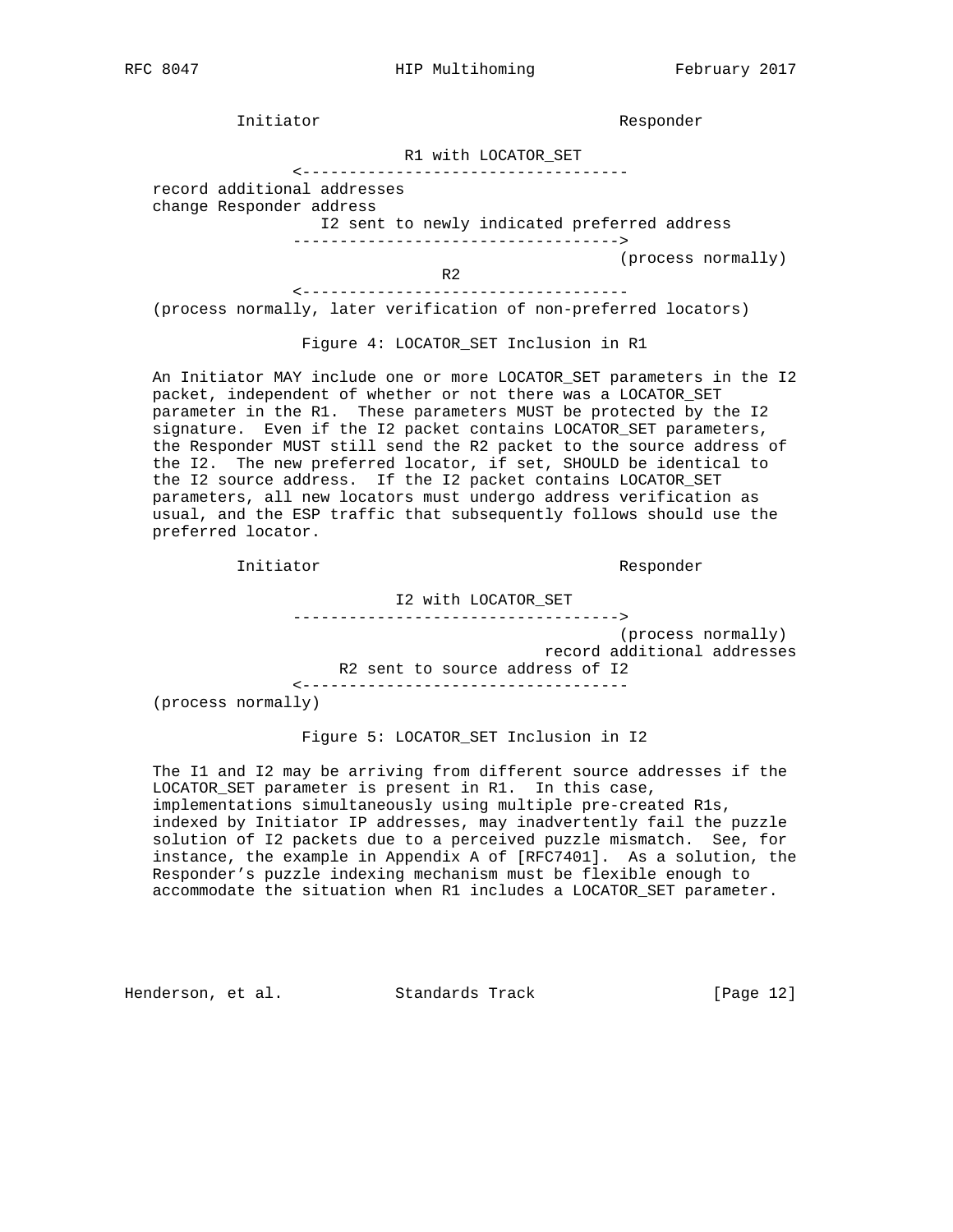Finally, the R2 may be used to carry the LOCATOR\_SET parameter. In this case, the LOCATOR\_SET is covered by the HIP\_MAC\_2 and HIP\_SIGNATURE. Including LOCATOR\_SET in R2 as opposed to R1 may have some advantages when a host prefers not to divulge additional locators until after the I2 is successfully processed.

 When the LOCATOR\_SET parameter is sent in an UPDATE packet, the receiver will respond with an UPDATE acknowledgment. When the LOCATOR\_SET parameter is sent in an R1, I2, or R2 packet, the base exchange retransmission mechanism will confirm its successful delivery.

### 4.2.9. Using LOCATOR\_SETs across Addressing Realms

 It is possible for HIP associations to use these mechanisms to migrate their HIP associations and security associations from addresses in the IPv4 addressing realm to IPv6, or vice versa. It may be possible for a state to arise in which both hosts are only using locators in different addressing realms, but in such a case, some type of mechanism for interworking between the different realms must be employed; such techniques are outside the scope of the present text.

4.3. Interaction with Security Associations

 A host may establish any number of security associations (or SPIs) with a peer. The main purpose of having multiple SPIs with a peer is to group the addresses into collections that are likely to experience fate sharing, or to perform load balancing.

 A basic property of HIP SAs is that the inbound IP address is not used to look up the incoming SA. However, the use of different source and destination addresses typically leads to different paths, with different latencies in the network, and if packets were to arrive via an arbitrary destination IP address (or path) for a given SPI, the reordering due to different latencies may cause some packets to fall outside of the ESP anti-replay window. For this reason, HIP provides a mechanism to affiliate destination addresses with inbound SPIs, when there is a concern that anti-replay windows might be violated. In this sense, we can say that a given inbound SPI has an "affinity" for certain inbound IP addresses, and this affinity is communicated to the peer host. Each physical interface SHOULD have a separate SA, unless the ESP anti-replay window is extended or disabled.

 Moreover, even when the destination addresses used for a particular SPI are held constant, the use of different source interfaces may also cause packets to fall outside of the ESP anti-replay window,

Henderson, et al. Standards Track [Page 13]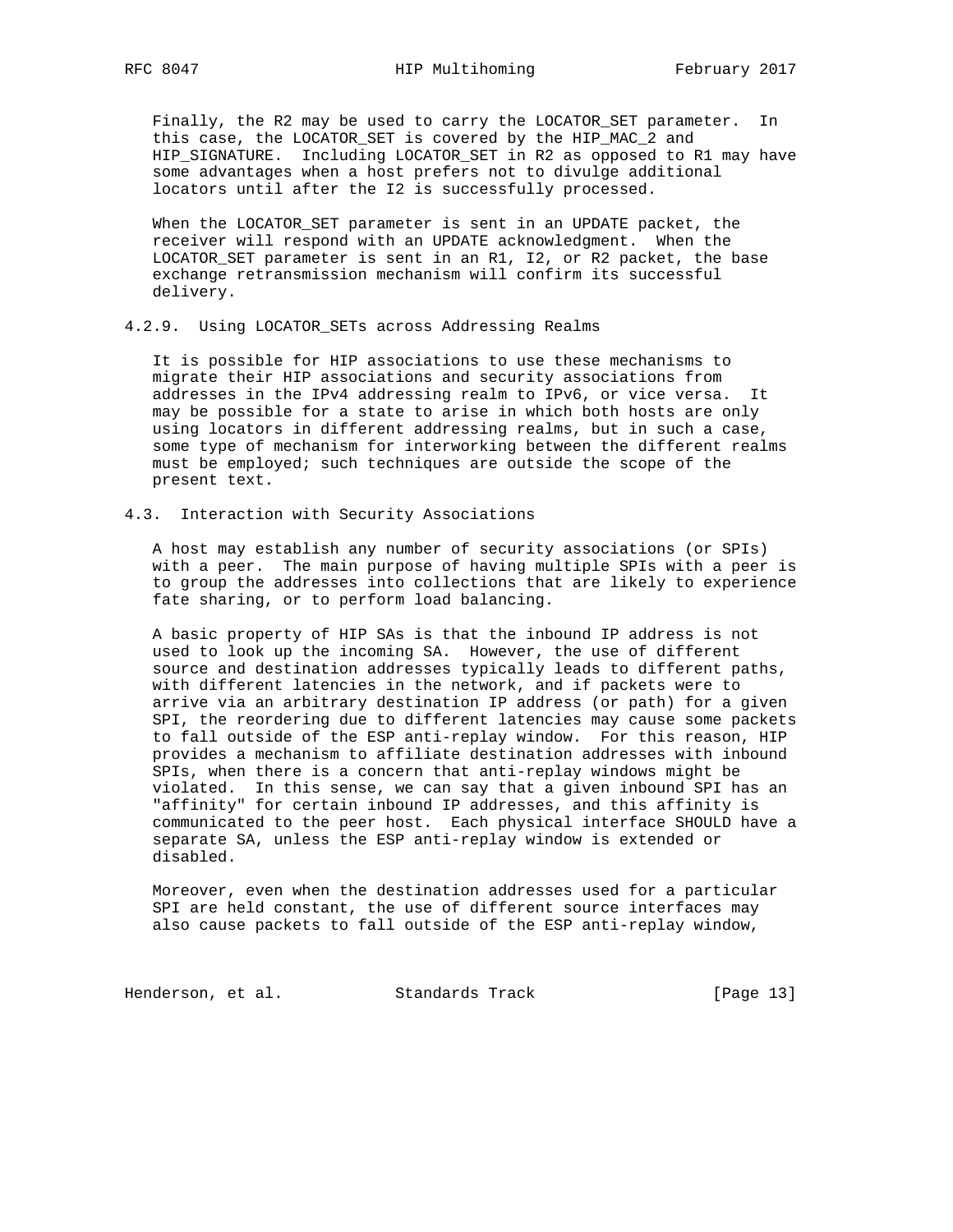since the path traversed is often affected by the source address or interface used. A host has no way to influence the source interface on which a peer sends its packets on a given SPI. A host SHOULD consistently use the same source interface and address when sending to a particular destination IP address and SPI. For this reason, a host may find it useful to change its SPI or at least reset its ESP anti-replay window when the peer host readdresses.

### 5. Processing Rules

 Basic processing rules for the LOCATOR\_SET parameter are specified in [RFC8046]. This document focuses on multihoming-specific rules.

### 5.1. Sending LOCATOR\_SETs

 The decision of when to send a LOCATOR\_SET, and which addresses to include, is a local policy issue. [RFC8046] recommends that a host "send a LOCATOR\_SET whenever it recognizes a change of its IP addresses in use on an active HIP association and [when it] assumes that the change is going to last at least for a few seconds." It is possible to delay the exposure of additional locators to the peer, and to send data from previously unannounced locators, as might arise in certain mobility or multihoming situations.

 When a host decides to inform its peers about changes in its IP addresses, it has to decide how to group the various addresses with SPIs. If hosts are deployed in an operational environment in which HIP-aware NATs and firewalls (that may perform parameter inspection) exist, and different such devices may exist on different paths, hosts may take that knowledge into consideration about how addresses are grouped, and may send the same LOCATOR\_SET in separate UPDATEs on the different paths. However, more detailed guidelines about how to operate in the presence of such HIP-aware NATs and firewalls are a topic for further study. Since each SPI is associated with a different security association, the grouping policy may also be based on ESP anti-replay protection considerations. In the typical case, simply basing the grouping on actual kernel-level physical and logical interfaces may be the best policy. The grouping policy is outside of the scope of this document.

 Locators corresponding to tunnel interfaces (e.g., IPsec tunnel interfaces or Mobile IP home addresses) or other virtual interfaces MAY be announced in a LOCATOR\_SET, but implementations SHOULD avoid announcing such locators as preferred locators if more direct paths may be obtained by instead preferring locators from non-tunneling interfaces if such locators provide a more direct path to the HIP peer.

Henderson, et al. Standards Track [Page 14]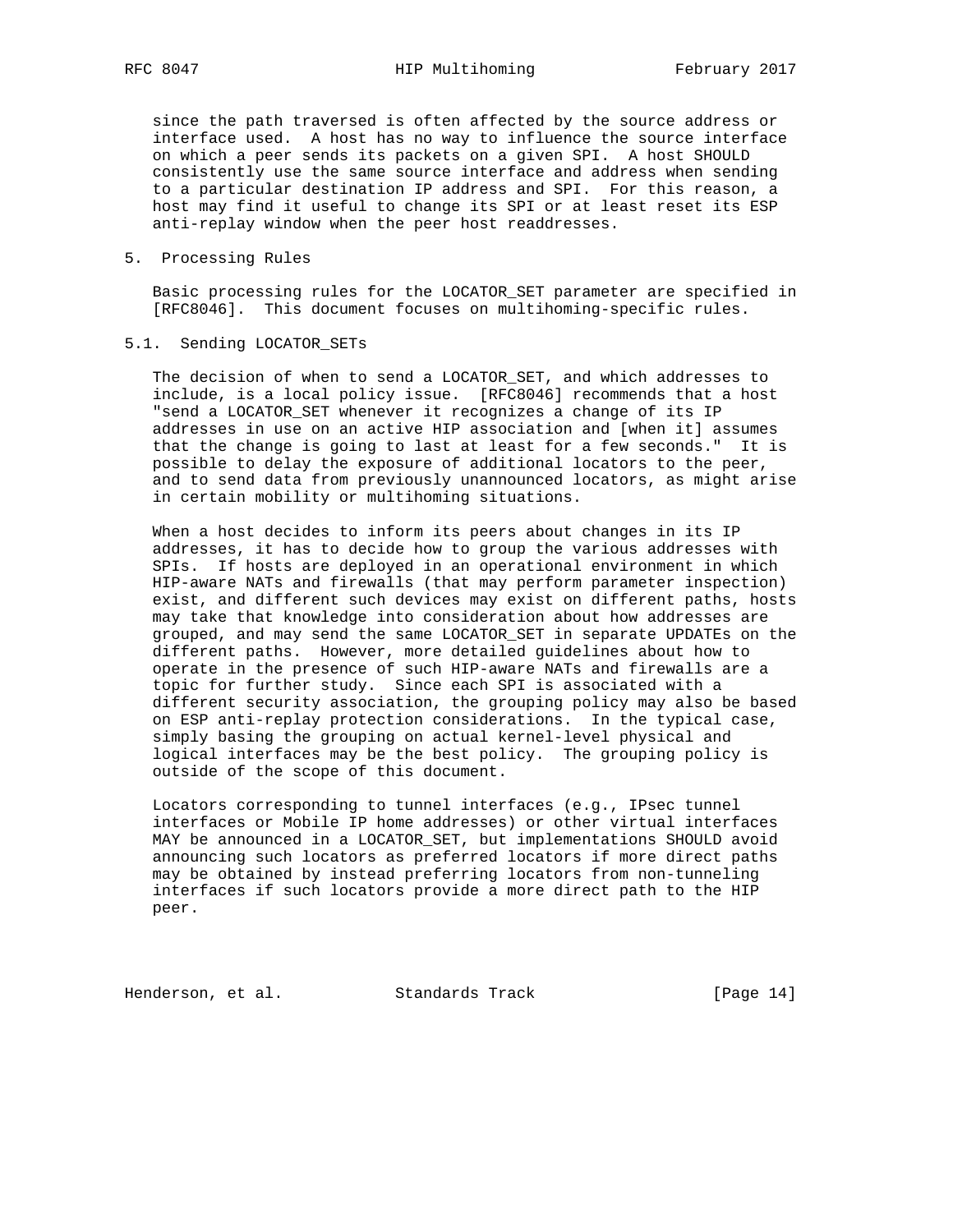[RFC8046] specifies that hosts MUST NOT announce broadcast or multicast addresses in LOCATOR\_SETs. Link-local addresses MAY be announced to peers that are known to be neighbors on the same link, such as when the IP destination address of a peer is also link local. The announcement of link-local addresses in this case is a policy decision; link-local addresses used as preferred locators will create reachability problems when the host moves to another link. In any case, link-local addresses MUST NOT be announced to a peer unless that peer is known to be on the same link.

 Once the host has decided on the groups and assignment of addresses to the SPIs, it creates a LOCATOR\_SET parameter that serves as a complete representation of the addresses and associated SPIs intended for active use. We now describe a few cases introduced in Section 4. We assume that the Traffic Type for each locator is set to "0" (other values for Traffic Type may be specified in documents that separate the HIP control plane from data-plane traffic). Other mobility and multihoming cases are possible but are left for further experimentation.

- 1. Host multihoming (addition of an address). We only describe the simple case of adding an additional address to a (previously) single-homed, non-mobile host. The host MAY choose to simply announce this address to the peer, for fault tolerance. To do this, the multihomed host creates a LOCATOR\_SET parameter including the existing address and SPI as a Type "1" Locator, and the new address as a Type "0" Locator. The host sends this in an UPDATE message with the SEQ parameter, which is acknowledged by the peer.
	- 2. The host MAY set up a new SA pair between this new address and an address of the peer host. To do this, the multihomed host creates a new inbound SA and creates a new SPI. For the outgoing UPDATE message, it inserts an ESP\_INFO parameter with an OLD SPI field of "0", a NEW SPI field corresponding to the new SPI, and a KEYMAT Index as selected by local policy. The host adds to the UPDATE message a LOCATOR\_SET with two Type "1" Locators: the original address and SPI active on the association, and the new address and new SPI being added (with the SPI matching the NEW SPI contained in the ESP\_INFO). The preferred bit SHOULD be set depending on the policy to tell the peer host which of the two locators is preferred. The UPDATE also contains a SEQ parameter and optionally a DIFFIE\_HELLMAN parameter and follows rekeying procedures with respect to this new address. The UPDATE message SHOULD be sent to the peer's preferred address with a source address corresponding to the new locator.

Henderson, et al. Standards Track [Page 15]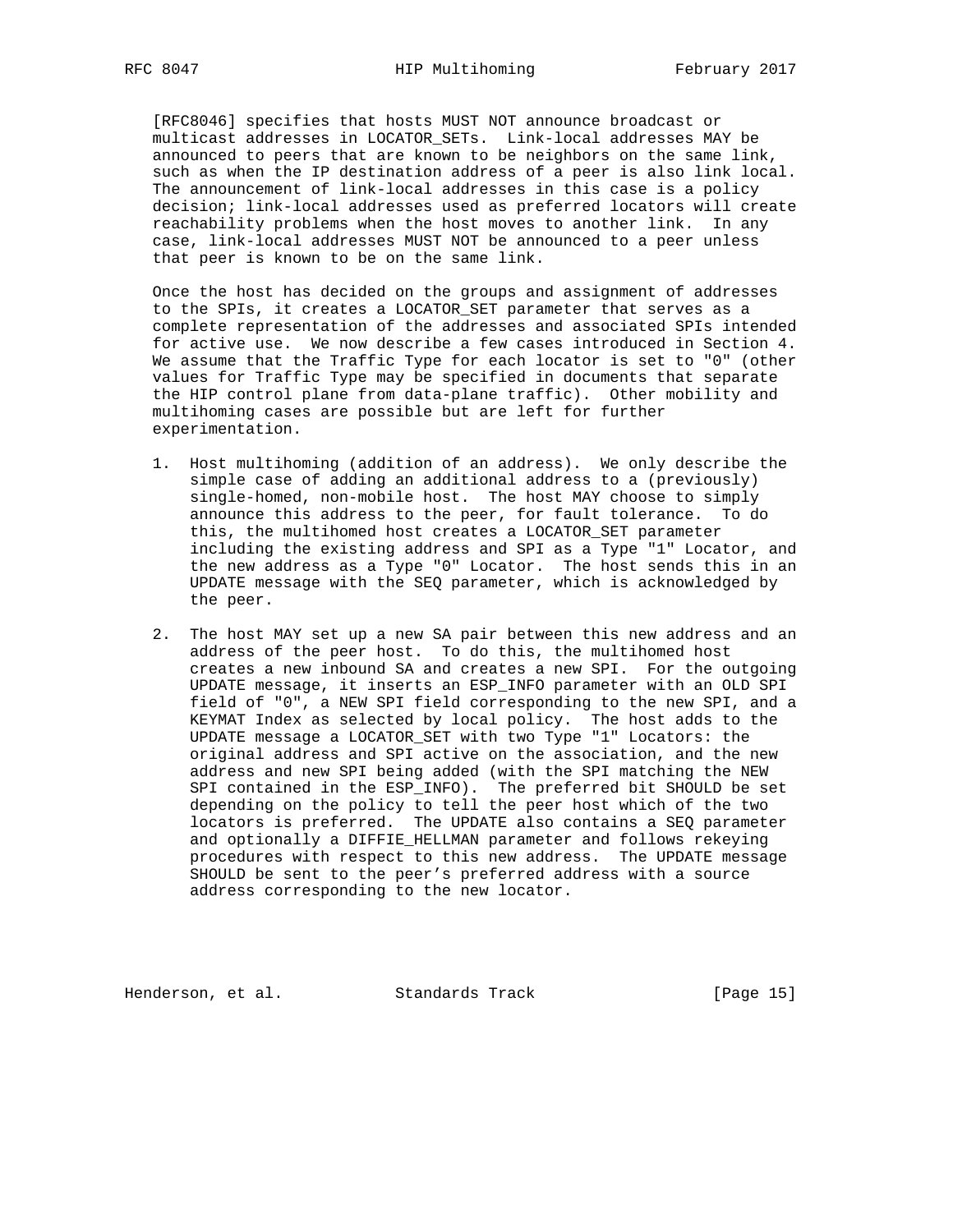The sending of multiple LOCATOR\_SETs is unsupported. Note that the inclusion of LOCATOR\_SET in an R1 packet requires the use of Type "0" Locators since no SAs are set up at that point.

5.2. Handling Received LOCATOR\_SETs

 A host SHOULD be prepared to receive a LOCATOR\_SET parameter in the following HIP packets: R1, I2, R2, and UPDATE.

 This document describes sending both ESP\_INFO and LOCATOR\_SET parameters in an UPDATE. The ESP\_INFO parameter is included when there is a need to rekey or key a new SPI and can otherwise be included for the possible benefit of HIP-aware middleboxes. The LOCATOR\_SET parameter contains a complete map of the locators that the host wishes to make or keep active for the HIP association.

 In general, the processing of a LOCATOR\_SET depends upon the packet type in which it is included. Here, we describe only the case in which ESP\_INFO is present and a single LOCATOR\_SET and ESP\_INFO are sent in an UPDATE message; other cases are for further study. The steps below cover each of the cases described in Section 5.1.

 The processing of ESP\_INFO and LOCATOR\_SET parameters is intended to be modular and support future generalization to the inclusion of multiple ESP\_INFO and/or multiple LOCATOR\_SET parameters. A host SHOULD first process the ESP\_INFO before the LOCATOR\_SET, since the ESP\_INFO may contain a new SPI value mapped to an existing SPI, while a Type "1" Locator will only contain a reference to the new SPI.

When a host receives a validated HIP UPDATE with a LOCATOR SET and ESP\_INFO parameter, it processes the ESP\_INFO as follows. The ESP\_INFO parameter indicates whether an SA is being rekeyed, created, deprecated, or just identified for the benefit of middleboxes. The host examines the OLD SPI and NEW SPI values in the ESP\_INFO parameter:

- 1. (no rekeying) If the OLD SPI is equal to the NEW SPI and both correspond to an existing SPI, the ESP\_INFO is gratuitous (provided for middleboxes), and no rekeying is necessary.
- 2. (rekeying) If the OLD SPI indicates an existing SPI and the NEW SPI is a different non-zero value, the existing SA is being rekeyed and the host follows HIP ESP rekeying procedures by creating a new outbound SA with an SPI corresponding to the NEW SPI, with no addresses bound to this SPI. Note that locators in the LOCATOR\_SET parameter will reference this new SPI instead of the old SPI.

Henderson, et al. Standards Track [Page 16]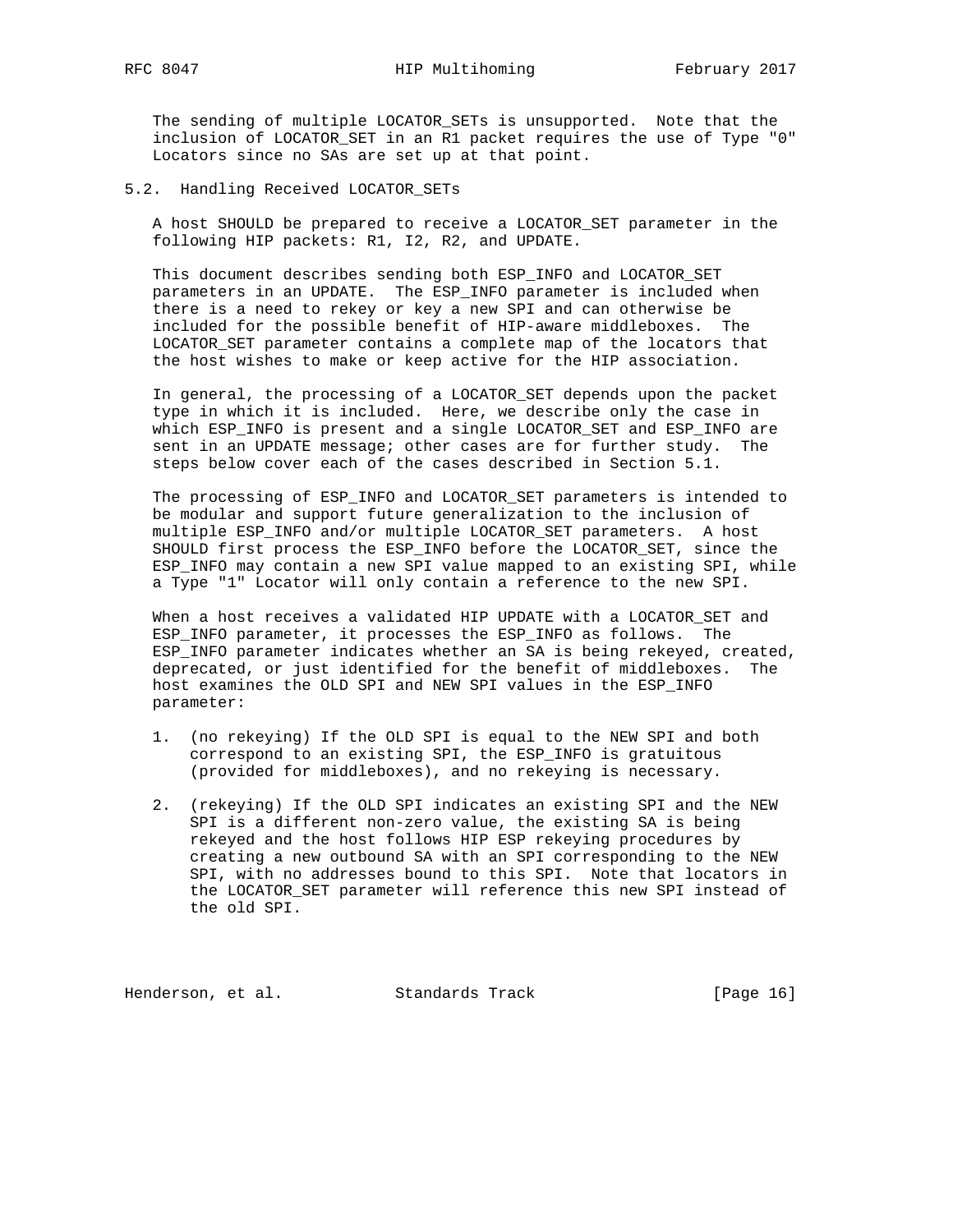- 3. (new SA) If the OLD SPI value is zero and the NEW SPI is a new non-zero value, then a new SA is being requested by the peer. This case is also treated like a rekeying event; the receiving host must create a new SA and respond with an UPDATE ACK.
- 4. (deprecating the SA) If the OLD SPI indicates an existing SPI and the NEW SPI is zero, the SA is being deprecated and all locators uniquely bound to the SPI are put into the DEPRECATED state.

 If none of the above cases apply, a protocol error has occurred and the processing of the UPDATE is stopped.

 Next, the locators in the LOCATOR\_SET parameter are processed. For each locator listed in the LOCATOR\_SET parameter, check that the address therein is a legal unicast or anycast address. That is, the address MUST NOT be a broadcast or multicast address. Note that some implementations MAY accept addresses that indicate the local host, since it may be allowed that the host runs HIP with itself.

 For each Type "1" address listed in the LOCATOR\_SET parameter, the host checks whether the address is already bound to the SPI indicated. If the address is already bound, its lifetime is updated. If the status of the address is DEPRECATED, the status is changed to UNVERIFIED. If the address is not already bound, the address is added, and its status is set to UNVERIFIED. If there exist remaining addresses corresponding to the SPI that were NOT listed in the LOCATOR\_SET parameter, the host sets the status of such addresses to DEPRECATED.

 For each Type "0" address listed in the LOCATOR\_SET parameter, if the status of the address is DEPRECATED, or the address was not previously known, the status is changed to UNVERIFIED. The host MAY choose to associate this address with one or more SAs. The association with different SAs is a local policy decision, unless the peer has indicated that the address is preferred, in which case the address should be put into use on an SA that is prioritized in the security policy database.

 As a result, at the end of processing, the addresses listed in the LOCATOR\_SET parameter have a state of either UNVERIFIED or ACTIVE, and any old addresses on the old SA not listed in the LOCATOR\_SET parameter have a state of DEPRECATED.

 Once the host has processed the locators, if the LOCATOR\_SET parameter contains a new preferred locator, the host SHOULD initiate a change of the preferred locator. This requires that the host first verifies reachability of the associated address and only then changes the preferred locator; see Section 5.4.

Henderson, et al. Standards Track [Page 17]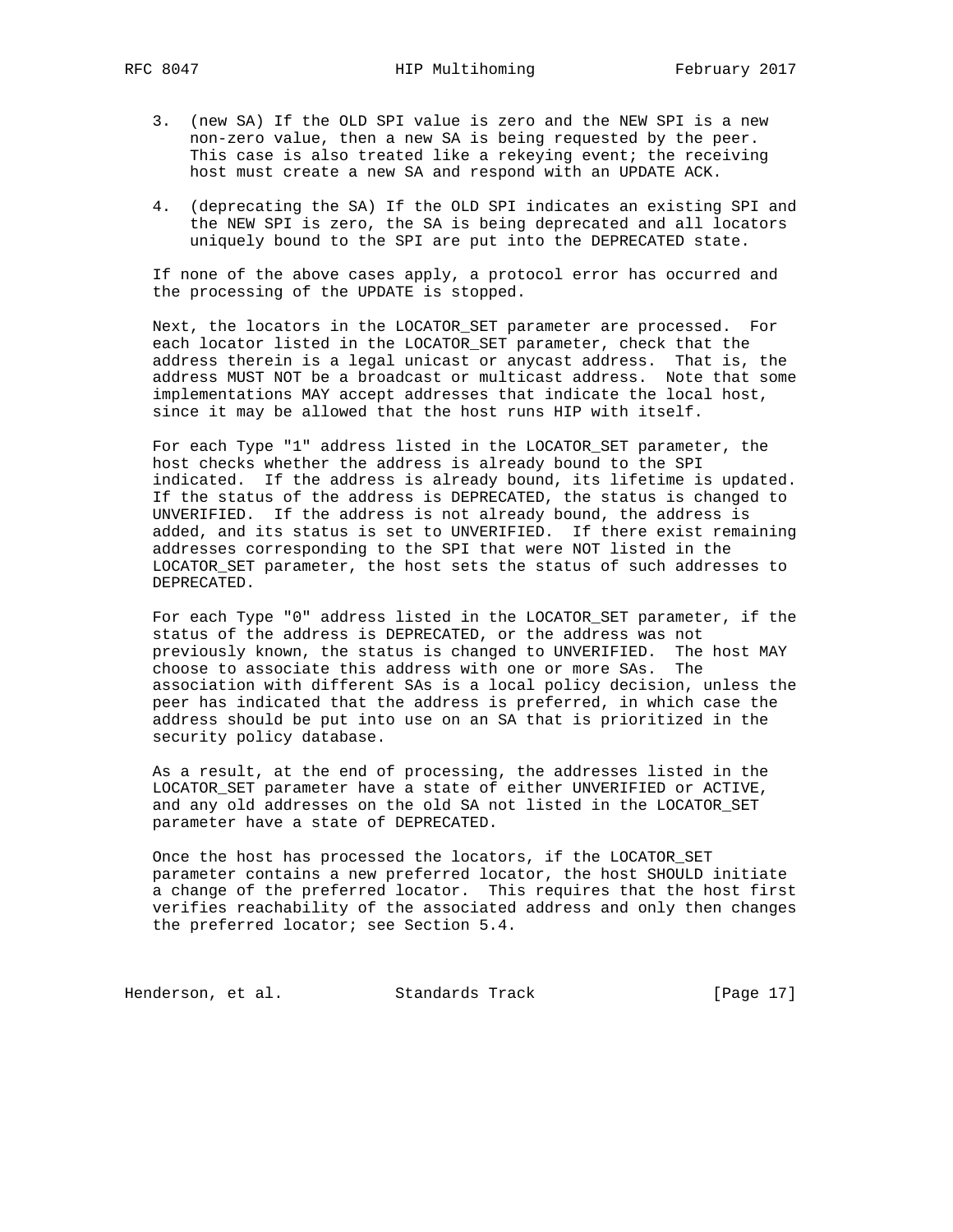If a host receives a locator with an unsupported Locator Type, and when such a locator is also declared to be the preferred locator for the peer, the host SHOULD send a NOTIFY error with a Notify Message Type of LOCATOR\_TYPE\_UNSUPPORTED, with the Notification Data field containing the locator(s) that the receiver failed to process. Otherwise, a host MAY send a NOTIFY error if a (non-preferred) locator with an unsupported Locator Type is received in a LOCATOR\_SET parameter.

### 5.3. Verifying Address Reachability

Address verification is defined in [RFC8046].

 When address verification is in progress for a new preferred locator, the host SHOULD select a different locator listed as ACTIVE, if one such locator is available, to continue communications until address verification completes. Alternatively, the host MAY use the new preferred locator while in UNVERIFIED status to the extent Credit- Based Authorization permits. Credit-Based Authorization is explained in [RFC8046]. Once address verification succeeds, the status of the new preferred locator changes to ACTIVE.

5.4. Changing the Preferred Locator

 A host MAY want to change the preferred outgoing locator for different reasons, e.g., because traffic information or ICMP error messages indicate that the currently used preferred address may have become unreachable. Another reason may be due to receiving a LOCATOR\_SET parameter that has the preferred bit set.

 To change the preferred locator, the host initiates the following procedure:

- 1. If the new preferred locator has ACTIVE status, the preferred locator is changed and the procedure succeeds.
- 2. If the new preferred locator has UNVERIFIED status, the host starts to verify its reachability. The host SHOULD use a different locator listed as ACTIVE until address verification completes if one such locator is available. Alternatively, the host MAY use the new preferred locator, even though in UNVERIFIED status, to the extent Credit-Based Authorization permits. Once address verification succeeds, the status of the new preferred locator changes to ACTIVE, and its use is no longer governed by Credit-Based Authorization.

Henderson, et al. Standards Track [Page 18]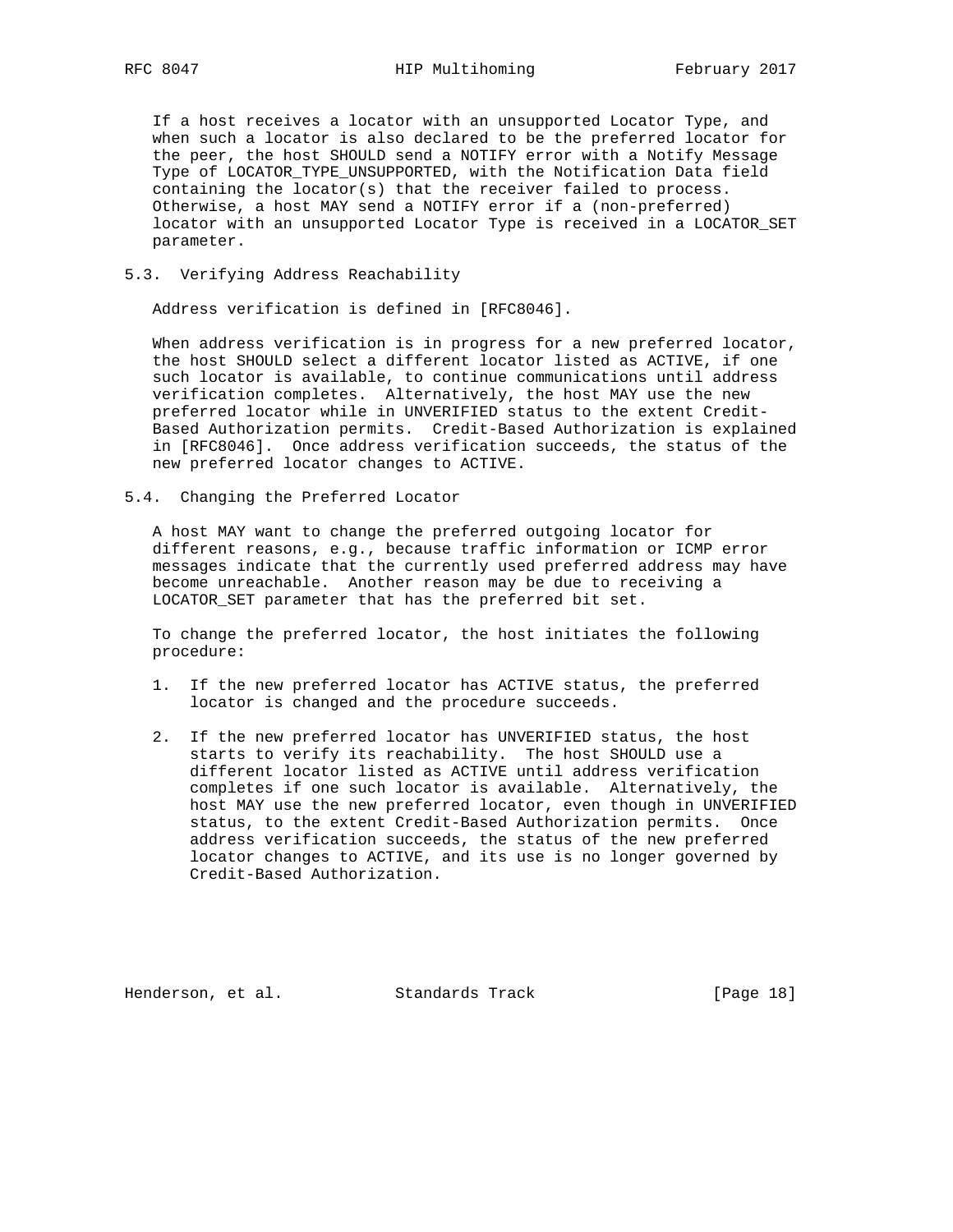- 3. If the peer host has not indicated a preference for any address, then the host picks one of the peer's ACTIVE addresses randomly or according to policy. This case may arise if, for example, ICMP error messages that deprecate the preferred locator arrive, but the peer has not yet indicated a new preferred locator.
	- 4. If the new preferred locator has DEPRECATED status and there is at least one non-deprecated address, the host selects one of the non-deprecated addresses as a new preferred locator and continues. If the selected address is UNVERIFIED, the address verification procedure described above will apply.
- 6. Security Considerations

 This document extends the scope of host mobility solutions defined in [RFC8046] to also include host multihoming, and as a result, many of the same security considerations for mobility also pertain to multihoming. In particular, [RFC8046] describes how HIP host mobility is resistant to different types of impersonation attacks and denial-of-service (DoS) attacks.

 The security considerations for this document are similar to those of [RFC8046] because the strong authentication capabilities for mobility also carry over to end-host multihoming. [RFC4218] provides a threat analysis for IPv6 multihoming, and the remainder of this section first describes how HIP host multihoming addresses those previously described threats, and then it discusses some additional security considerations.

 The high-level threats discussed in [RFC4218] involve redirection attacks for the purposes of packet recording, data manipulation, and availability. There are a few types of attackers to consider: on-path attackers, off-path attackers, and malicious hosts.

 [RFC4218] also makes the comment that in identifier/locator split solutions such as HIP, application security mechanisms should be tied to the identifier, not the locator, and attacks on the identifier mechanism and on the mechanism binding locators to the identifier are of concern. This document does not consider the former issue (application-layer security bindings) to be within scope. The latter issue (locator bindings to identifier) is directly addressed by the cryptographic protections of the HIP protocol, in that locators associated to an identifier are listed in HIP packets that are signed using the identifier key.

 Section 3.1 of [RFC4218] lists several classes of security configurations in use in the Internet. HIP maps to the fourth (strong identifier) and fifth ("leap-of-faith") categories, the

Henderson, et al. Standards Track [Page 19]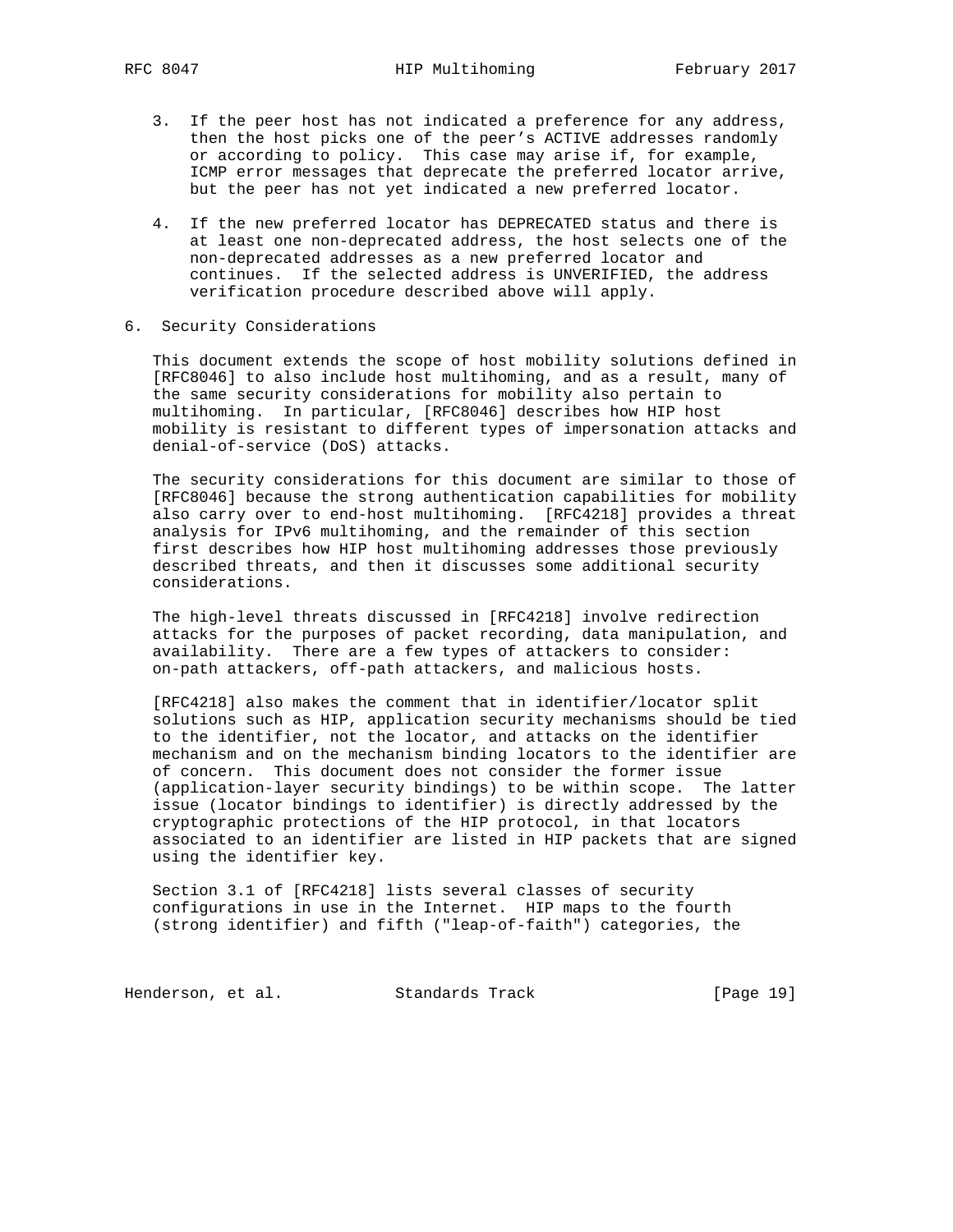latter being associated with the optional opportunistic mode of HIP operation. The remainder of Section 3 describes existing security problems in the Internet and comments that the goal of a multihoming solution is not to solve them specifically but rather not to make any of them worse. HIP multihoming should not increase the severity of the identified risks. One concern for both HIP mobility and multihoming is the susceptibility of the mechanisms to misuse flooding-based redirections due to a malicious host. The mechanisms described in [RFC8046] for address verification are important in this regard.

 Regarding the new types of threats introduced by multihoming (Section 4 of [RFC4218]), HIP multihoming should not introduce new concerns. Classic and premeditated redirection are prevented by the strong authentication in HIP messages. Third-party DoS attacks are prevented by the address verification mechanism. Replay attacks can be avoided via use of replay protection in ESP SAs. In addition, accepting packets from unknown locators is protected by either the strong authentication in the HIP control packets or by the ESP-based encryption in use for data packets.

 The HIP mechanisms are designed to limit the ability to introduce DoS on the mechanisms themselves (Section 7 of [RFC4218]). Care is taken in the HIP base exchange to avoid creating state or performing much work before hosts can authenticate one another. A malicious host involved in HIP multihoming with another host might attempt to misuse the mechanisms for multihoming by, for instance, increasing the state required or inducing a resource limitation attack by sending too many candidate locators to the peer host. Therefore, implementations supporting the multihoming extensions should consider avoiding accepting large numbers of peer locators and rate limiting any UPDATE messages being exchanged.

 The exposure of a host's IP addresses through HIP mobility and multihoming extensions may raise the following privacy concern. The administrator of a host may be trying to hide its location in some context through the use of a VPN or other virtual interfaces. Similar privacy issues also arise in other frameworks such as WebRTC and are not specific to HIP. Implementations SHOULD provide a mechanism to allow the host administrator to block the exposure of selected addresses or address ranges.

 Finally, some implementations of VPN tunneling have experienced instances of 'leakage' of flows that were intended to have been protected by a security tunnel but are instead sent in the clear, perhaps because some of the addresses used fall outside of the range of addresses configured for the tunnel in the security policy or association database. Implementors are advised to take steps to

Henderson, et al. Standards Track [Page 20]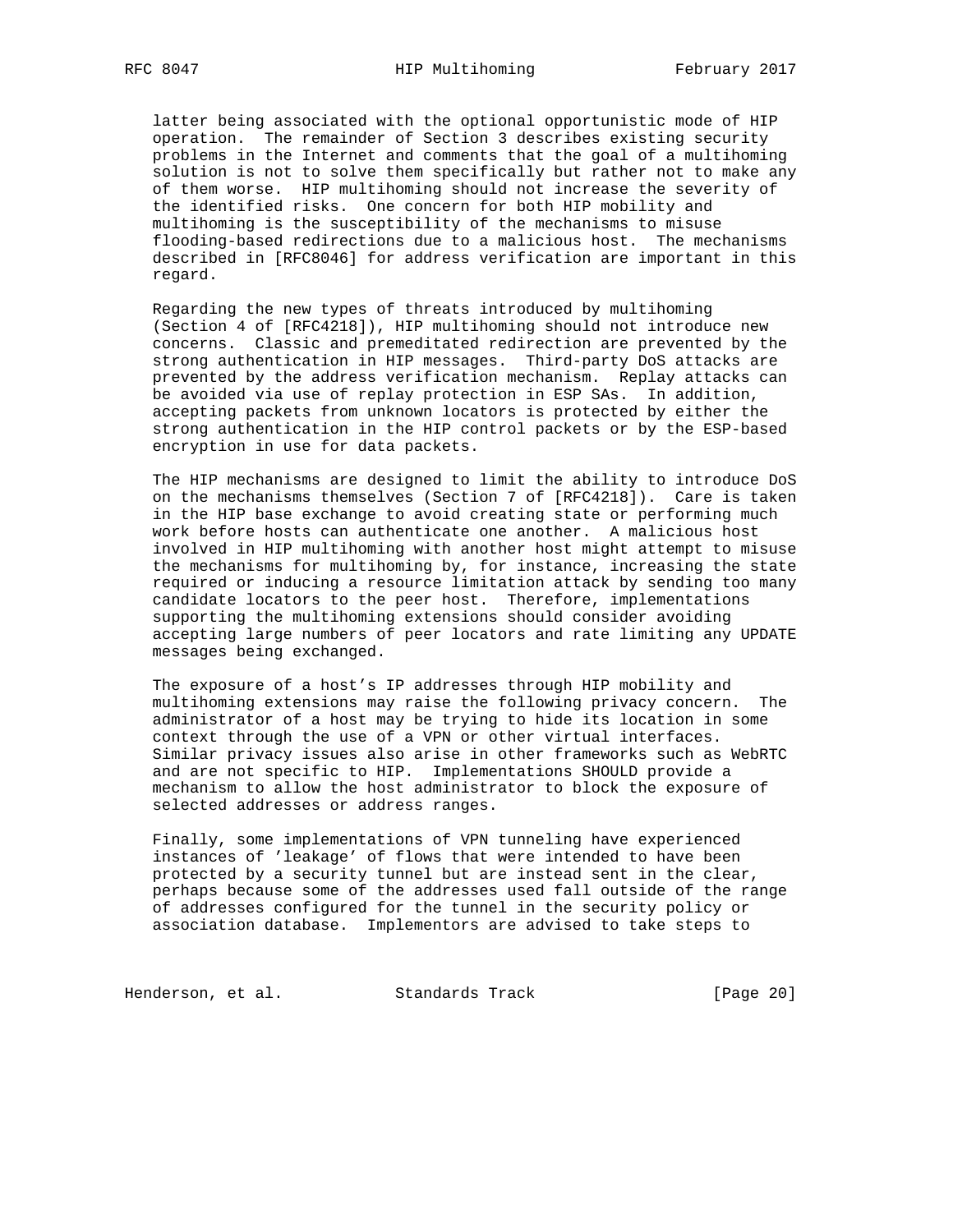ensure that the usage of multiple addresses between hosts does not cause accidental leakage of some data session traffic outside of the ESP-protected envelope.

- 7. References
- 7.1. Normative References
	- [RFC2119] Bradner, S., "Key words for use in RFCs to Indicate Requirement Levels", BCP 14, RFC 2119, DOI 10.17487/RFC2119, March 1997, <http://www.rfc-editor.org/info/rfc2119>.
	- [RFC6724] Thaler, D., Ed., Draves, R., Matsumoto, A., and T. Chown, "Default Address Selection for Internet Protocol Version 6 (IPv6)", RFC 6724, DOI 10.17487/RFC6724, September 2012, <http://www.rfc-editor.org/info/rfc6724>.
	- [RFC7401] Moskowitz, R., Ed., Heer, T., Jokela, P., and T. Henderson, "Host Identity Protocol Version 2 (HIPv2)", RFC 7401, DOI 10.17487/RFC7401, April 2015, <http://www.rfc-editor.org/info/rfc7401>.
	- [RFC7402] Jokela, P., Moskowitz, R., and J. Melen, "Using the Encapsulating Security Payload (ESP) Transport Format with the Host Identity Protocol (HIP)", RFC 7402, DOI 10.17487/RFC7402, April 2015, <http://www.rfc-editor.org/info/rfc7402>.
	- [RFC8046] Henderson, T., Ed., Vogt, C., and J. Arkko, "Host Mobility with the Host Identity Protocol", RFC 8046, DOI 10.17487/RFC8046, February 2017, <http://www.rfc-editor.org/info/rfc8046>.
- 7.2. Informative References
	- [RFC4218] Nordmark, E. and T. Li, "Threats Relating to IPv6 Multihoming Solutions", RFC 4218, DOI 10.17487/RFC4218, October 2005, <http://www.rfc-editor.org/info/rfc4218>.
	- [RFC4303] Kent, S., "IP Encapsulating Security Payload (ESP)", RFC 4303, DOI 10.17487/RFC4303, December 2005, <http://www.rfc-editor.org/info/rfc4303>.
	- [RFC5533] Nordmark, E. and M. Bagnulo, "Shim6: Level 3 Multihoming Shim Protocol for IPv6", RFC 5533, DOI 10.17487/RFC5533, June 2009, <http://www.rfc-editor.org/info/rfc5533>.

Henderson, et al. Standards Track [Page 21]